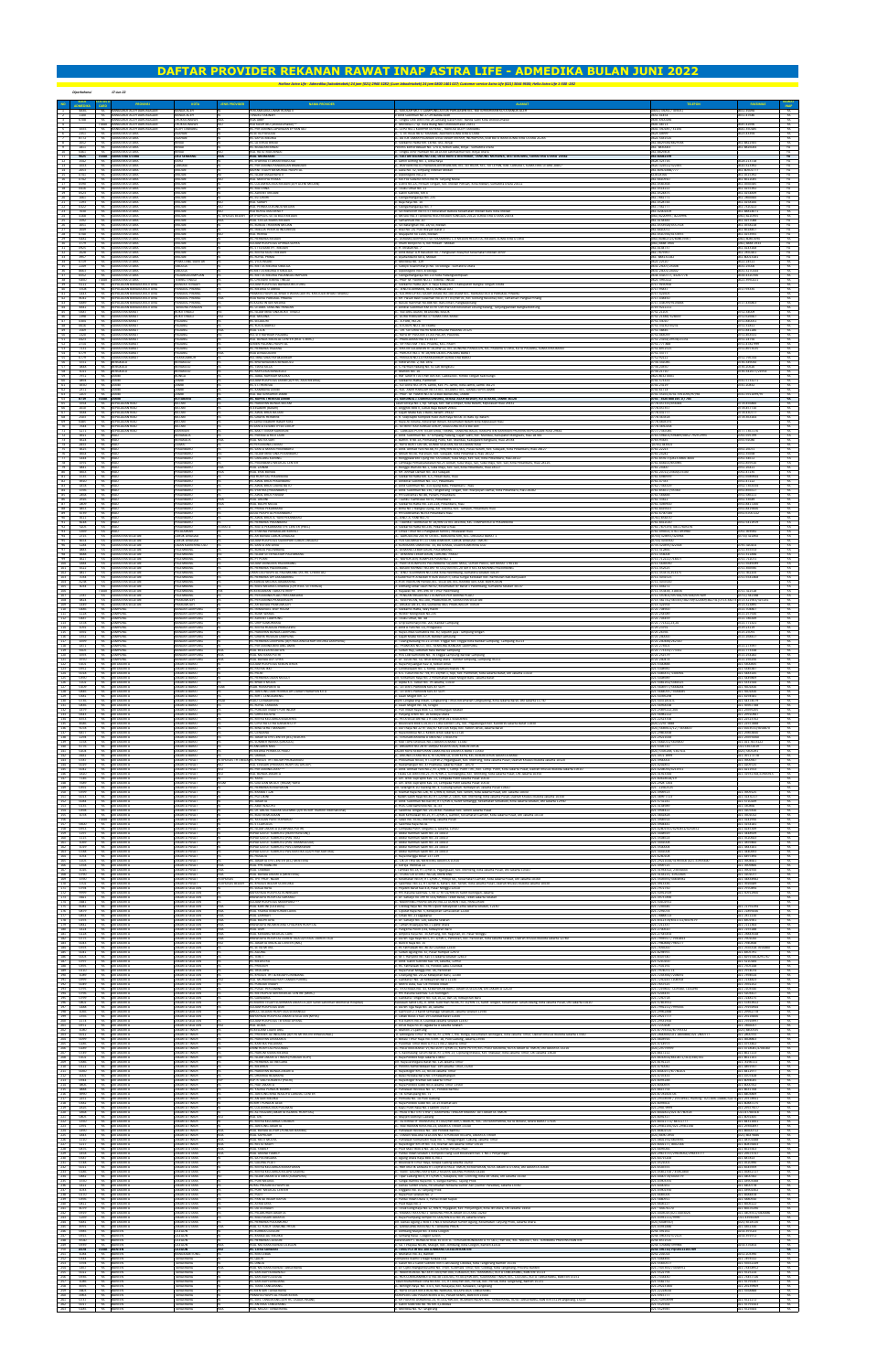| 264                      | '0091                   | YA BANTEN                                            | TANGERANG                                                  |                            | MAYAPADA HOSPITAL TANGERANG (RS Ho                                                                           | I. Honoris Raya Kav.6, Kota Moder                                                                                                                                                                                                                     | 021-55781888 / 5529035/55781999                                         | 021-5529036                         |                       |
|--------------------------|-------------------------|------------------------------------------------------|------------------------------------------------------------|----------------------------|--------------------------------------------------------------------------------------------------------------|-------------------------------------------------------------------------------------------------------------------------------------------------------------------------------------------------------------------------------------------------------|-------------------------------------------------------------------------|-------------------------------------|-----------------------|
| 265<br>266               | '0021<br>'8260          | YA BANTEN<br>YA BANTEN                               | TANGERANG<br>TANGERANG                                     | <b>RS</b>                  | SILOAM HOSPITALS LIPPO VILLAGE<br>RSU SILOAM (Gedung B)                                                      | L. SILOAM NO.6, LIPPO KARAWACI 1600<br>. Siloam No. 6 1600, Bencongan, Kelapa Dua, Tangerang, Banten 15811                                                                                                                                            | 021-5460055<br>(021) 3952 1000                                          | 121-546092                          | YA<br>YA              |
| 267<br>268               | '0859<br>'1116          | YA<br><b>BANTEN</b><br>YA BANTEN                     | TANGERANG<br>TANGERANG                                     |                            | RS. AMINAH TANGERANG<br>PRIMAYA HOSPITAL TANGERANG (D/H RS AWAL BROS TANGERANG)                              | HOS. Cokroaminoto (Ciledug Raya) No. 4A Kreo Selatan-Larangan<br>Il. MH. Thamrin No.3, RT.003/RW.001, Cikokol, Kec. Pinang, Kota Tangerang, Banten 15143                                                                                              | 021-7371919<br>021-55758888                                             | 21-7371333<br>21-55781530           | YA<br>YA              |
| 269<br>270               | '6869<br>'0844          | YA BANTEN<br>YA BANTEN                               | TANGERANG<br>TANGERANG                                     | <b>RS</b><br><b>RSIA</b>   | RS. MITRA KELUARGA GADING SERPONG<br>RSIA. BUNDA SEJATI                                                      | L. RAYA LEGOK - KARAWACI NO.20, KEL. MEDANG, KEC. PAGEDANGAN, KAB. TANGERANG BANTEN 15810<br>I. Prabu Siliwangi No. 11, Jatiuwung                                                                                                                     | 021-5568 9111<br>021-5900136                                            | 21-55689555<br>21-5900056           | YA<br>YA              |
| 271<br>272               | '1487<br>'1168          | <b>BANTEN</b><br>YA<br>YA BANTEN                     | ANGERANO<br>TANGERANG                                      | RSU                        | RSU. BHAKTI ASIH                                                                                             | I. Raden Saleh No. 10, Karang Tengah, Ciledug                                                                                                                                                                                                         | 021-7322443/7322<br>021-7305662                                         | $-731072$<br>21-7310477             | YA<br>YA              |
| 273<br>274               | '1527<br>'1046          | YA BANTEN<br>YA BANTEN                               | TANGERANG<br>TANGERANG                                     | RSIA<br>RSIA               | RSIA. TIARA<br><b>RSIA PRATIWI</b>                                                                           | Jl. Raya Serang Km. 14,5 No. 1, Cikupa<br>. RHM Noeradji No. 42, Karawaci                                                                                                                                                                             | 021-5940199/596199<br>021-5520692                                       | 121-5960699<br>121-5224139          | YA<br>YA              |
| 275<br>276               | '1491<br>'1340          | YA BANTEN<br>YA BANTEN                               | TANGERANG<br>TANGERANG                                     | RSIA                       | <b>RS HERMINA TANGERANI</b><br>RSIA, KELUARGA KITA                                                           | .<br>In. KS. Tubun No. 10 Karawaci, Tangerang, Ban<br>I. Raya PLP Curug Km. 4 No. 8 Curug Tangerang 15810                                                                                                                                             | 021-55772525<br>021-59491011                                            | 21-5582705<br>21-5982788            | YA<br>YA              |
| 277<br>278               | '1682<br>'1670          | YA BANTEN<br>YA BANTEN                               | TANGERANG<br>TANGERANG                                     | RSU                        | RSU, ST CAROLUS SUMMARECON<br>CIPUTRA HOSPITAL                                                               | I. Gading Golf Boulevard Kav. 08 Gading Serpong<br>Litra Raya Boulevard Blok V 00/08 Sektor 3,4                                                                                                                                                       | 021-54220811<br>021-59405555                                            | 21-54220810<br>21-59405678          | YA<br>YA              |
| 279<br>280               | '1968<br>'1020          | YA BANTEN<br>YA BANTEN<br>BANTEN                     | <b>TANGERANG</b><br>TANGERANG                              | RSIA                       | <b><i>RETHSAIDA ΗΠ</i></b> ΦΙΤΑΙ<br>RSIA. SELARAS CIKUPA                                                     | ilan Boulevard Raya Gading Serpong Kav. 29 Curug Sangereng Kelapa Dua, Gading, Kec. Serpong, Tangerang, Banten 15810<br>I. Raya Serang KM 18,5 Cikupa - Tangerang                                                                                     | 021-29309999<br>021-5969145                                             | 21-29305999<br>21-59401289          | YA<br>YA              |
| 281<br>282               | '0833<br>17996          | YA<br>TIDAK BANTEN<br>YA BANTEN                      | TANGERANG<br><b>TANGERANG</b><br>TANGERANG                 | RSIA<br>RSLA               | RSIA. BUNDA SEJAHTERA<br>RSIA MAKIYAH<br>RS. AQIDAH                                                          | I. Raya Puri Agung No 3, Pondok Makmur, Kuta Baru, Pasar Kemis, Tangerang<br>L. K.H.KUDING RT.005/RW.06, BELENDUNG, BENDA. KOTA TANGERANG, BANTEN 15123                                                                                               | 021-5925889/5925876<br>021-55723080<br>021-7310851/7345024              | 121-5925876                         | YA<br>YA<br>YA        |
| 283<br>284               | '2744<br>'1659          | YA BANTEN                                            | TANGERANG                                                  | <b>RS</b>                  | RS. HERMINA CIPUTAT                                                                                          | I. Raden Fatah, No 40 Kel. Parung Serab, Kec Ciledug, Kota Tangerang Banten 15153<br>I. Ciputat Raya No. 2, Kertamukti Ciputat Tangerang Selatan                                                                                                      | 021-74702525                                                            | 121-7310851<br>121-74700999         | YA                    |
| 285<br>286               | '4747<br>'A473          | YA BANTEN<br>YA BANTEN                               | TANGERANG<br>TANGERANG                                     | <b>RS</b>                  | RS. HERMINA BITUNG<br>RS. HERMINA CILEDUG                                                                    | L. RAYA SERANG KM. 10 RT 001/RW 004 KEL. CURUNG DESA KADU. KAB. TANGERANG.<br>I. H. Mencongan RT 001/RW 001 Kel Sudimara Timur, Kec. Ciledug, Kota Tangerang Banter                                                                                   | 021-59497525<br>021 - 7301365 / 7345                                    | 21-59497690<br>21 - 7345952         | YA<br>YA              |
| 287<br>288<br>289        | '5640<br>'A146<br>'2360 | YA BANTEN<br>YA BANTEN<br>YA BANTEN                  | TANGERANG<br>ANGERANG<br>TANGERANG                         | <b>RS</b>                  | RS. PONDOK INDAH BINTARO JAYA<br>MANDAYA ROYAL HOSPITAL PURI<br>RS. PERMATA IBU TANGERANG (BRAWIJAYA GROUP)  | CBC EMERALD BLOK CE/C NO. 01, BOULEVARD BINTARO JAYA<br>L. METLAND BOULEVARD LOT.C-3 METLAND CYBER CITY PURI, KARANG TENGAH, KOTA TANGERANG 15159<br>l. KH Mas Mansyur No. 2 RT.005/RW.007, Kunciran Indah, Kec. Pinang, Kota Tangerang, Banten 15145 | 021-80828888<br>021-50928888<br>021-7300898                             | 21-8082 8877<br>021-7300883         | YA<br>YA              |
| 290                      | '7987                   | YA BANTEN                                            | TANGERANG                                                  |                            | SILOAM HOSPITALS KELAPA DUA***                                                                               | I.Kelapa Dua Raya no.1001 RT2/RW2 Kec. Kelapa Dua Tangerang Banten 15810                                                                                                                                                                              | (021) 80524900                                                          |                                     | YA<br>YA              |
| 291<br>292               | '5420<br>'1637          | YA BANTEN<br>YA<br><b>BANTEN</b>                     | TANGERANG<br>TANGERANG                                     | <b>RS</b>                  | RS. HERMINA PERIUK TANGERANG<br>METRO HOSPITALS CIKUPA, RS (d/h RS MULIA INSANI)                             | l. Moh. Toha Jl. Nagrak No.Kp, RT.004/RW.006, Periuk, Kec. Periuk, Kota Tangerang, Banten 15131<br>Raya Serang KM. 16,8 Cikupa - Tangerang<br>LRAYA BINTARO UTAMA SEKTOR 3A PONDOK KARYA, PONDOK AREN, TANGERANG SELATAN                              | $021 - 29432525$<br>021-5962790                                         | $21 - 2943$ 2524<br>121-5963099     | YA<br>YA              |
| 293<br>294               | '7745<br>'6475          | YA BANTEN<br>YA BANTEN                               | ANGERANG SELATAN<br>TANGERANG SELATAN                      |                            | RS. MITRA KELUARGA BINTARO<br>RUMAH INDONESIA SEHAT (RIS) HOSPITAL                                           | JALAN LENGKONG GUDANG TIMUR RAYA No.777 BSD CITY TANGERANG SELATAN<br>L. RAYA PUSPITEK KM.8 NO.99.Ko. SETU RT.002 RW.001 KEL. BUARAN, KEC. SERPONG. TANGERANG SELATAN                                                                                 | 021-27659777<br>(021) 29660950-5                                        |                                     | YA<br>YA              |
| 295<br>296               | '2504<br>'1608          | YA BANTEN<br>BANTEN<br>YA                            | TANGERANG SELATAN<br>ANGERANG SELATAN<br>TANGERANG SELATAN |                            | RS. HERMINA SERPONG<br><b>RS. SARI ASIH CIPUTAT</b>                                                          | Otista Raya No. 3 Sasak Tinggi Ciputat, Tangerang Selatan                                                                                                                                                                                             | 021-7588 4999<br>021-7410808                                            | 121-75883704<br>1-7424445           | YA<br>YA              |
| 297<br>298               | '2347<br>'0412          | YA BANTEN<br>YA BANTEN                               | TANGERANG SELATAN                                          |                            | <b>RS. PERMATA PAMULANG</b><br>RS. PREMIER BINTARO (d/h RS.INTERNASIONAL BINTARO)                            | l. Raya Siliwangi No.1A Pondok Benda, Benda Baru, Kec. Pamulang, Kota Tangerang Selatan, Banten 15416<br>L. MH THAMRIN NO.1. SEKTOR 7. BINTARO JAYA, KEC. PD. AREN, KOTA TANGERANG SELATAN, BANTEN 15224                                              | 021-74704999<br>(021) 27625500                                          | 21-74704073<br>121-748 64854/745 58 | YA<br>YA              |
| 299<br>300               | '0291<br>'1223          | YA BANTEN<br>YA BANTEN                               | <b>IANGERANG SELATAN</b><br><b>FANGERANG SELATAN</b>       |                            | RS. ICHSAN MEDICAL CENTER (IMC)<br>EKA HOSPITAL BSD                                                          | I. Raya Jombang No. 56, Bintaro Sektor IX<br>entrall Business District Lot IX,BSD City                                                                                                                                                                | 021-7456379<br>021-25655555                                             | 21-7456386<br>21-25655544           | YA<br>YA              |
| 301<br>302               | '0733<br>'0337          | YA BANTEN<br>YA BANTEN                               | TANGERANG SELATAN<br>TANGERANG SELATAN                     |                            | OMNI HOSPITAL ALAM SUTERA (d/h RS.Omni International)<br>RS. BHINEKA BAKTI HUSADA                            | I. Alam Sutera Boulevard No.Kav. 25, Pakulonan, Kec. Serpong Utara, Kota Tangerang Selatan, Banten 15325<br>I. Cabe Raya No.17, Pondok Cabe Pamulang                                                                                                  | 021-29779999/85550711 - 353438 0711 - 353438<br>021-7490018             | 21-53128666<br>21-7490828           | YA<br>YA              |
| 303<br>$\frac{304}{305}$ | '0007<br>'1292          | YA BANTEN<br>YA BANTEN                               | TANGERANG SELATAN<br>ANGERANG SELATAN                      |                            | RS. UIN SYARIF HIDAYATULLAH<br>RS MEDIKA RSD                                                                 | l. Ir. H. Juanda No. 95, Ciputat<br>l. Letnan Soetopo Kav. Kom III A No. 7, BSD City-Tangerang Banten                                                                                                                                                 | 021-7402718<br>021-5372296/53864                                        | 21-7413065<br>21-5382296            | YA<br>$YA$<br>YA      |
| 306                      | '1810<br>'0610          | YA BANTEN<br>YA<br>BANTEN                            | TANGERANG SELATAN<br><b>TANGERANG SELATAN</b>              |                            | RS. KHUSUS BEDAH THT PROKLAMASI BSD<br>RS. PERMATA DALIMA TANGERANG (d/h RSIA PUTRA DALIMA)                  | commercial Park central bussines Kav no.7 tangerang selatan<br>kumi Serpong Damai,Jalan Rawa Buntu Utara Sektor I.2, Blok UA No.26-27, Rw. Buntu, Kec. Serpong, Kota Tangerang Selatan, Banten 15311                                                  | 021-29002929<br>021-5380375                                             | 21-29602930<br>21-5381220           | YA                    |
| 307<br>308               | '1555<br>'1619          | YA BANTEN<br>YA BANTEN                               | <b>FANGERANG SELATAN</b><br>TANGERANG SELATAN              | <b>RSIA</b><br><b>RSIA</b> | RSIA, DHIA<br>RSIA, BUAH HATI PAMULANG                                                                       | Cendrawasih No. 90, Sawah lama ciputat - Tangerang selatan<br>Jl Raya Siliwangi no 189 Pondok Benda Pamulang                                                                                                                                          | 021-7494550<br>021-7414488                                              | 21-7494551<br>21-7420322            | YA<br>YA              |
| 309<br>310               | '1669<br>'2774          | YA BANTEN<br>YA BANTEN                               | TANGERANG SELATAN<br><b>FANGERANG SELATAN</b>              | <b>RSIA</b><br>RSIA        | RSIA. BUAH HATI CIPUTAT<br>RSIA. INSAN PERMATA                                                               | I. Aria Putra no 399 Serua Indah, Ciputat<br>I. Bhayangkara 1 no 68, Pakujaya, Serpong Utara                                                                                                                                                          | 021-74632222<br>021-53121344                                            | 21-74638568<br>21-5396733           | YA<br>YA              |
| 311<br>312               | '3047<br>'A551          | YA BANTEN<br>YA BANTEN                               | ANGERANG SELATAN<br>TANGERANG SELATAN                      | RSIA<br>RSIA<br>RSIA       | RSIA. VITALAYA<br>RSIA BINA MEDIKA BINTARO                                                                   | Ferumahan Pondok Benda Indah Jl. Siliwang No. 1, Pamulang<br>L.RASUNA SAID KAV.B7/A5-O8 BINTARO JAYA SEKTOR 7 KEL.PONDOK JAYA, KEC PONDOK AREN, KOTA TANGERANG SELATAN                                                                                | 021-7470 3313<br>021-2931 8888                                          |                                     | YA<br>YA              |
| 313<br>314               | 'B661<br>'1564          | YA BANTEN<br>YA BANTEN                               | ANGERANG SELATAN<br>TANGERANG SELATAN                      | RSB                        | RSIA. PRIMA MEDIKA TANGERANG SELATAN<br>RSB PERMATA SARANA HUSADA                                            | L. W.R. SUPRATMAN NO.69, PD. RANJI, KEC. CIPUTAT TIMUR<br>I. Pamulang Permai Blok D3 No. 1-2, Ciputat 15417                                                                                                                                           | 021-7425751<br>021-740421,22                                            | 21-740421                           | YA<br>YA              |
| 315<br>316               | '0716<br>'1489          | YA BANTEN<br>VA RANTEN                               | SERANG<br>SERANG                                           | RSIA                       | RSIA, BUDI ASIH<br>RS. HERMINA CIRUAS (D/H RS. CITRA MEDIKA CIRUAS)                                          | I. Kyai H. Sokhari No.39, Sumurpecung, Kec. Serang, Kota Serang, Banten 42117<br>L. RAYA SERANG KM.9 DS.RANJENG - CIRUAS- SERANG 42182                                                                                                                | 0254-212484<br>0254-281829                                              | 254-208583<br>254-281845            | YA<br>YA              |
| 317<br>318               | 1414<br>'3993           | YA<br><b>BANTEN</b><br>YA BANTEN                     | SERANG<br>SERANG                                           | RSIA                       | RSIA. PURI GARCIA<br>RS. KURNIA SERANG                                                                       | Griya Purnama No. 2 Nangka<br>I. Raya Cilegon KM 08 Kramatwatu                                                                                                                                                                                        | 0254-223333<br>0254-232648                                              | 254-223786<br>254-8235050           | YA<br>YA              |
| 319<br>320               | '1272<br>'5285          | YA BANTEN<br>YA BANTEN                               | SERANG<br>SERANG                                           | <b>RS</b><br>RSIA          | RS. SARI ASIH SERANG<br>RSIA. PERMATA SERDANG<br><b>RS. FATIMAH SERANG</b>                                   | .<br>Jl. Jend. Sudirman No. 38, Cipocok, Serang, Banten.<br>I. Serdang Harjatani RT/RW 001/003 Ds Serdang, Kec Kramatwatu Kab Serang                                                                                                                  | 0254-220022<br>0254-387515                                              | 254-220345<br>254-387494            | YA<br>YA              |
| 321<br>322               | '5534<br>'0303          | BANTEN<br>YA<br>YA JAWA BARA                         | SERANG<br>BANDUNG                                          |                            | <b>RS. ADVENT BANDUNG</b>                                                                                    | . Raya Serang Cilegon KM 3,5 Kota Serang<br>I. Cihampelas No. 161                                                                                                                                                                                     | 0254-7913678<br>022-2034386-9                                           | 22-2043167                          | YA<br>$\frac{YA}{YA}$ |
| 323<br>324               | 0145<br>'0144           | YA JAWA BARAT<br>YA JAWA BARAT                       | BANDUNG<br>BANDUNG                                         | RS                         | MUHAMMADIYAH (BANDUNG)<br>RS. IMMANUEL BANDUNG                                                               | I. KH. Ahmad Dahlan No 53<br>l. Raya Kopo No.161, Situsaeur, Kec. Bojongloa Kidul, Kota Bandung, Jawa Barat 40233                                                                                                                                     | 022-7301062<br>022-5201656/5230151/52011672/5200358,5210195             | 122-7323545<br>122-5201656/52301    | YA                    |
| 325<br>326               | '0044<br>1087           | YA<br><b>IAWA RARAT</b><br>YA JAWA BARAT             | BANDUNG<br><b>BANDUNG</b>                                  |                            | RS. HERMINA PASTEUR<br>RS BUNGSU                                                                             | L. DR. DJUNDJUNAN, NO.107, PASTEUR, BANDUNG, JAWA BARAT<br>I. Veteran No. 6                                                                                                                                                                           | 022-6072525<br>022-4231550                                              | 2-6037819<br>22-4231582             | YA<br>YA              |
| 327<br>328               | '1125<br>'1171          | YA JAWA BARAT<br>YA JAWA BARAT                       | BANDUNG<br>BANDUNG                                         | <b>RS</b>                  | RS. CAHYA KAWALUYAN<br>SANTOSA BANDUNG INTERNASIONAL HOSPITAL                                                | l. Parahyangan Km. 3, Kav. HOS, Komp. Kota Baru, Padalarang<br>I. Kebon Jati No.38, Kb. Jeruk, Kec. Andir, Kota Bandung, Jawa Barat 40181                                                                                                             | 022-6803700<br>022-4248333                                              | 22-6803711<br>122-4248111           | YA<br>YA              |
| $\frac{329}{330}$        | 1169<br>'0761           | YA JAWA BARAT<br>YA JAWA BARAT                       | BANDUNG<br>BANDUNG                                         |                            | AMC (ANNISA MEDICAL CENTER)<br>RS. SANTO BORROMEUS                                                           | .<br>Il.Raya Cileunyi Rancaekek Bandung<br>Jl. Ir. H. Juanda No. 100, Lebakgede, Kecamatan Coblong, Kota Bandung, Jawa Barat 40132                                                                                                                    | 022-7781630/70804777<br>022-2552115/2552002/2552235/255205              | 22-7781629<br>22-2533760            | YA<br>YA              |
| 331<br>332               | 1515<br>'1578           | YA<br>JAWA BARAT<br>YA JAWA BARAT                    | BANDUNG<br>BANDUNG                                         |                            | MELINDA 1<br>RS. HERMINA ARCAMANIK                                                                           | I. Pajajaran No. 46<br>AH.NASUTION, KM.7, NO.50 ANTAPANI, BANDUNG JAWA BARAT 40291                                                                                                                                                                    | 022-4222388,788/4209088<br>022 - 87242525                               | 22-4215700<br>22-727177             | YA<br>YA              |
| 333<br>334               | 1093<br>2221            | VA IAWA RARAT<br>YA JAWA BARAT                       | <b>BANDUNG</b><br>BANDUNG                                  |                            | KHUSUS BEDAH HALMAHERA SIAGA<br>AVISENA                                                                      | Jl. L.L.R.E Martadinata No. 28<br>I. Melong No. 170 Cijerah - Cimahi                                                                                                                                                                                  | 022-4206061/708582<br>022 - 6062582                                     | 22-4216436<br>22-6000830            | YA<br>YA              |
| 335<br>336               | '2950<br>3366           | YA JAWA BARAT<br>YA JAWA BARAT                       | BANDUNG<br>BANDUNG                                         | RS KHUSUS BEDAH            | RS. KHUSUS BEDAH MELINDA 2<br>SANTOSA HOSPITAL BANDUNG KOPO                                                  | I. Dr. Cipto No.1, Pasir Kaliki, Kec. Cicendo, Kota Bandung, Jawa Barat 40171<br>I. KH Wahid Hasyim no 461-463 Bandung 40227                                                                                                                          | 022-4267888, 423<br>022-54280333                                        | 122-4247777<br>22-54280365          | YA<br>YA              |
| 337<br>338               | 6391<br>6364            | YA JAWA BARAT<br>YA JAWA BARAT                       | BANDUNG<br>BANDUNG                                         |                            | <b>BANDUNG EYE CENTER</b><br>KARISMA CIMAREME                                                                | L. BUAH BATU NO.147 KEC. LENGKONG, TURANGGA KOTA BANDUNG<br>. Raya Cimareme No.235 RT 03/RW 01 Desa Cimareme Kec. Ngamprah Kab Bandung Barat                                                                                                          | 022-73514682-83<br>022-6866221                                          | 122-73514684<br>22-6867821          | YA<br>YA              |
| 339<br>340               | A795<br>B869            | YA JAWA BARAT<br>YA JAWA BARAT                       | BANDUNG<br><b>BANDUNG</b>                                  | <b>RS</b>                  | <b>EDELWEISS HOSPITAL</b><br>RS. HERMINA SOREANG                                                             | L. SOEKARNO - HATTA NO.550 SEKEJATI, BUAH BATU<br>ALAN TERUSAN AL FARTHU NO.9 RTO2/RW08 SARILAMPING KEL. SOREANG, KEC SOREANG, KAB. BANDUNG                                                                                                           | 022-86023000<br>022-5892525                                             |                                     | YA<br>YA              |
| 341<br>342               | '4237<br>'1829          | YA JAWA BARAT<br>YA<br><b>JAWA BARAT</b>             | BANDUNG<br>BANDUNG                                         | RSIA<br>RSIA               | RSIA. GRHA BUNDA<br>RSIA. LIMIJATI                                                                           | l. Terusan Jakarta No.15 - 17, Babakan Surabaya, Kec. Kiaracondong, Kota Bandung, Jawa Barat 40281<br>I. LLRE Martadinata No 39, RT 03 RW 01 Kelurahan Citarum Kecamatan Bandung Wetan                                                                | 022-87256789<br>022-84469472                                            | 22-87256000<br>122-4207770          | YA<br>YA              |
| 343<br>344               | '2310<br>1989           | YA JAWA BARAT<br>YA JAWA BARAT                       | BANJAR<br><b>BEKASI</b>                                    | <b>RSIA</b>                | RS. MITRA IDAMAN<br>RSIA KARUNIA KASIH (ex RSIA Karunia Bunda)                                               | SUDIRO W. NO.57 KOTA BANJAR<br>Jl. Jati Waringin No. 133 Pondok Gede Bekasi                                                                                                                                                                           | 0265-742175<br>021-8461970                                              | 265-740808<br>21-8460991            | YA<br>YA              |
| 345<br>346               | '0847<br>'0766          | YA JAWA BARAT<br>YA JAWA BARAT                       | BEKASI<br>BEKASI                                           |                            | RS. ANNA PEKAYON<br>RS. ANANDA REKASI                                                                        | I. Pekayon Raya No. 36, Bekasi Selatan<br>Sultan Agung No.173, Medan Satria Bekasi 17133                                                                                                                                                              | 021-82432211<br>021-8854338                                             | 21-82419079<br>1-88950141           | YA<br>YA              |
| 347<br>348               | '0016<br>'0620          | YA JAWA BARAT<br>YA JAWA BARAT                       | BEKASI<br>BEKASI                                           |                            | RS. KARYA MEDIKA I CIKARANG BARAT<br>RS. KARYA MEDIKA II                                                     | l. Raya Imam Bonjol No.9B, Cikarang Barat, Cibitung Bekasi<br>I. Sultan Hasanudin No.63, Tambun, Kec. Tambun Sel., Bekasi, Jawa Barat 17510                                                                                                           | 021-8900190-1<br>021-88324366                                           | 21-8903004<br>21-88361980           | $\frac{YA}{YA}$       |
| 349<br>350               | 0384<br>'0036           | YA JAWA BARAT<br>YA<br><b>JAWA BARAT</b>             | BEKASI<br><b>BEKASI</b>                                    | <b>RS</b>                  | <b>MEKAR SARI</b><br>SILOAM HOSPITALS SENTOSA BEKASI                                                         | Mekar Sari No.1<br>. PAHLAWAN NO.60 DUREN JAYA, BEKASI TIMUR                                                                                                                                                                                          | 021-8802641/881378<br>021-8806140,8814968                               | 21-8810055<br>1-8814950             | YA<br>YA              |
| 351<br>352               | '0161<br>'0010          | YA JAWA BARAT<br>YA JAWA BARAT                       | BEKASI<br>BEKASI                                           | <b>RS</b><br><b>RS</b>     | RS. MITRA KELUARGA BEKASI TIMUR<br>RS. MITRA KELUARGA BEKASI BARAT                                           | L. PENGASINAN RAWA SEMUT RT.004/RW.012,, KEL. MARGAHAYU, BEKASI TIMUR, KOTA BEKASI, JAWA BARAT 17113<br>L. JEND. A.YANI RT.002/RW.011, KEL.KAYURINGIN JAYA, KEC. BEKASI SELATAN, KOTA BEKASI, JAWA BARAT 17144                                        | (021) 89999222;021-8817777<br>021-8853333                               | 21-8820707<br>21-8842550            | YA<br>YA              |
| 353<br>$\frac{354}{355}$ | 0185<br>'0178           | YA JAWA BARAT<br>YA JAWA BARAT                       | BEKASI<br>REKASI                                           | <b>RS</b><br>RSIA          | BHAKTI KARTINI<br><b>RS HERMINA REKASI</b>                                                                   | I. Kartini No. 11<br>L. KEMAKMURAN NO.39. MARGAJAYA, BEKASI                                                                                                                                                                                           | 021-8801954<br>021-8842121                                              | 121-8824228<br>21-88952275          | YA<br>YA<br>YA        |
| 356                      | 5611<br>0324            | YA JAWA BARAT<br>YA<br>JAWA BARAT                    | BEKASI<br>BEKASI                                           |                            | SAYANG BUNDA<br>RS GRAHA JUANDA                                                                              | I. Pondok Ungu Permai Sektor V Blok A1 No 22-25 Babelan Bekasi<br>l. Ir. H. Juanda No. 326                                                                                                                                                            | 021-88983843<br>021-88346880                                            | 121-88983844<br>121-8821004         | YA                    |
| 357<br>358               | 1053<br>0410            | YA JAWA BARAT<br>VA IAWA RARAT                       | BEKASI<br>BEKASI                                           | <b>RS</b>                  | St. ELISABETH BEKAS<br><b>RS BELLA</b>                                                                       | l. Raya Narogong No. 202, Kemang Pratama<br>Jl. Ir. Juanda No. 141                                                                                                                                                                                    | 021-82430101-82432082<br>021-8801775/8801778                            | 21-82432083<br>21-88352506          | YA<br>YA              |
| 359<br>360               | 0735<br>1123            | YA JAWA BARAT<br>YA JAWA BARAT                       | BEKASI<br>BEKASI                                           |                            | RS KARTIKA HUSADA TAMBUN<br>CITRA HARAPAN                                                                    | I. Raya Mangunjaya Kampung Rukem, Tambun<br>l. Raya Harapan Indah Kawasan Sentra Niaga No. 3-5 Medan Satria                                                                                                                                           | 021-88327281<br>021-88870606/8887090                                    | 21-88322529<br>21-88975555          | YA<br>YA              |
| 361<br>362               | 0988<br>1216            | YA JAWA BARAT<br>YA JAWA BARAT                       | BEKASI<br>BEKASI                                           | RSB                        | PERMATA BUNDA<br><b>RSB JUWITA</b>                                                                           | I. Gramapuri Blok C-I No. 8-10, Perumahan Gramapuri Tamansari Wanasar<br>I. M. Hasibuan No. 78                                                                                                                                                        | 021-88373158/8832800<br>021-8829590/8829591                             | 21-88328002<br>21-8829592           | YA<br>YA              |
| 363<br>364               | '1261<br>1122           | YA<br>JAWA BARAT<br>YA JAWA BARAT                    | BEKASI<br>BEKASI                                           |                            | SILOAM HOSPITALS BEKASI SEPANJANG JAYA (RS HOSANA MEDICA BEKASI)<br>RS IATI SAMPLIRNA                        | PRAMUKA NO.12 SEPANJANG JAYA, RAWA LUMBU<br>I. Studio ANTV Jati Sampurna                                                                                                                                                                              | 021-8221570-72<br>021-8451457/845587                                    | 21-8221574<br>21-8455712            | YA<br>YA              |
| 365                      | 1244                    | VA IAWA RARAT                                        | BEKASI                                                     |                            | RS MAS MITRA IATIMAKMUR                                                                                      | I. Kelurahan Jatimakmur No. 40, Pondok Gede                                                                                                                                                                                                           | 021-84971766/8499902                                                    | 21-8483047                          | YA<br>YA              |
| 366                      | '1486                   | YA JAWA BARAT                                        | BEKASI                                                     | <b>RS</b>                  | PRIMAYA HOSPITAL BEKASI BARAT (d/h RS AWAL BROS BEKASI BARAT)                                                | I. KH. Noer Alie Kav. 17-18, Kalimalang                                                                                                                                                                                                               | 021-8868888                                                             | 21-88855210                         |                       |
| 367<br>368               | 1541<br>1296            | YA JAWA BARAT<br>YA JAWA BARAT                       | <b>BEKASI</b><br>BEKASI                                    | <b>RS</b><br><b>RSIA</b>   | RS. PERMATA BEKASI<br>RSIA TAMAN HARAPAN RARIT                                                               | I. Legenda Raya No. 9, Mustika Jaya<br>Taman Harapan Baru Raya Blok R1/20 Pejuang, Medan Satria, Bekasi Barat                                                                                                                                         | 021-8254748<br>021-88871202                                             | 121-8251919<br>1-88871203           | YA<br>YA              |
| 369<br>370               | 1576<br>'8122           | YA IAWA RARAT<br>YA JAWA BARAT                       | BEKASI<br>BEKASI                                           | <b>RS</b>                  | RS. TAMAN HARAPAN BARU<br>EKA HOSPITAL BEKASI                                                                | Jl. Kaliabang Tengah RT 04/23 Kel. Pejuang Kec. Medan Satria<br>(OTA HARAPAN INDAH BLOK I2 - 9 NO.9 PUSAKA RAKYAT, TARUMAJAYA                                                                                                                         | 021-88981055<br>021-5093 5555                                           |                                     | YA<br>YA              |
| 371<br>372               | '1553                   | YA JAWA BARAT<br>1304 YA JAWA BARAT                  | BEKASI<br>BEKASI                                           | <b>RSIA</b>                | <b>RS. HERMINA GRAND WISATA</b><br>RSIA PUSPA HUSADA                                                         | Festival Boulevard Blok JA I No. 1 Grand Wisata Bekasi<br>l. Raya Pondok Timur Km.1, Jatimulya, Tambun Selatan                                                                                                                                        | 021 - 82651212<br>021-82618978.79                                       | 21-8252963<br>21-82618977           | YA<br>YA              |
| 374                      | 1334<br>0063            | JAWA BARA<br>YA JAWA BARAT                           | <b>JE KASI</b><br>BEKASI                                   |                            | IS. ANNA MEDIKA<br>RS MULTAZAM MEDIKA                                                                        | I. Raya Perjuangan No. 45 Harapan Baru<br>erumahan Jatimulya No 1 Tambun Selatan Bekasi 17510                                                                                                                                                         | 21-8888221<br>021-8215101/8215102                                       | 1-88973042<br>121-82416678          | YA                    |
| 375<br>376               | 1586<br>'0891           | YA<br><b>JAWA BARAT</b><br>VA IAWA RARAT             | <b>BEKASI</b><br>BEKASI                                    | <b>RS</b>                  | RS BUNDA MULIA (d/h RSIA Sritina)<br>RS. HERMINA GALAXY (d/h RS. Medika Galaxi)                              | I. Imam Bonjol No. 80A, Bekasi<br>In. Gardenia Raya Blok BA.I No. 11. Grand Galaxy City. Bekasi 17147                                                                                                                                                 | 021-8900579/891063171<br>021-8222525                                    | 21-89106633<br>21-82414130          | YA<br>YA              |
| 377<br>378               | 1333<br>1308            | YA JAWA BARAT<br>YA JAWA BARAT                       | BEKASI<br>BEKASI                                           | RSU                        | RSU KARTIKA HUSADA<br>RS RIDHOKA SALMA                                                                       | I. Swantara No. 72, Jati Asih<br>Imam Bonjol No. 10, Cibitung                                                                                                                                                                                         | 021-82435585/82435587<br>021-89116527                                   | 121-82435586<br>021-89116528        | YA<br>YA              |
| 379<br>380               | 1807<br>1640            | YA JAWA BARAT<br>YA JAWA BARAT                       | <b>PEKASI</b><br>BEKASI                                    |                            | <b>RS TIARA REKASI</b><br>RS HELSA JATI RAHAYU (d/h RS Persada Medika Jati Rahayu)                           | l. Raya Babelan No. 63<br>I. Raya Hankam No. 17, pondok melati - Bekasi                                                                                                                                                                               | 021-89131111<br>021-8462566/846                                         | 21-89132039<br>121-84992723         | YA<br>YA              |
| 381<br>382               | 1842<br>2454            | YA<br><b>JAWA BARAT</b><br>YA JAWA BARAT             | <b>BEKASI</b><br>BEKASI                                    |                            | RS MEDIROSSA 2 CIBARUSAH<br>METRO HOSPITALS CIKARANG (d/h HOSANA MEDIKA)                                     | Raya Cibarusah No.05, Desa Sindang Mulya, Kec Cibarusah, Bekasi<br>Anggrek   B2/2, Jababeka, Cikarang Baru, Bekasi                                                                                                                                    | 021-89955555<br>021-89895223                                            | 121-899952355<br>21-89830442        | YA<br>YA              |
| 383<br>384               | '2061<br>'1062          | VA IAWA RARAT<br>YA JAWA BARAT                       | BEKASI<br>BEKASI                                           | <b>RS</b>                  | <b>RS BUDLASH CIKARANG</b><br>RS. CIBITUNG MEDIKA                                                            | Jl. Raya Serang - Cibarusah RT 01/RW 01 Serang kec. Cikarang Selatan, Bekasi<br>I. Raya H Bosih No. 117                                                                                                                                               | 021 - 896 777 95<br>021-8839 3181/8832 3444                             | 121-8832 3449                       | YA<br>YA              |
| 385<br>386               | '0147<br>1771           | YA JAWA BARAT<br>YA JAWA BARAT                       | BEKASI<br>BEKASI                                           |                            | RS KARYA MEDIKA BANTAR GEBANG<br>KARTIKA HUSADA SETU                                                         | Raya Narogong No.KM. 11, RT.002/RW.010, Bantargebang, Kota Bks, Jawa Barat 17151<br>I. Burangkeng RT 01/06 Desa Burangkeng Setu, Bekasi                                                                                                               | 021-8254629<br>021-82610003/                                            | 021-8254630<br>21-82610005          | YA<br>YA              |
| 387<br>388               | '4815<br>'2036          | YA<br>JAWA BARAT<br>YA<br>JAWA BARAT                 | BEKASI<br>BEKASI                                           | <b>RSU</b>                 | RS. PERMATA KELUARGA JABABEKA<br>RSU. DR. IQBALI TAUFAN                                                      | I. Dr Cipto Mangunkusumo Blok A No. 1A Medical City, Kota Jababeka, Bekasi 17550<br>fila Mutiara Cikarang 2 Blok B1 no. 27, Desa Sukasejati, Cikarang Selatan                                                                                         | 021-2908 3399<br>021-89002361                                           | 121-8932 1000<br>21-89902361        | YA<br>YA              |
| 389<br>390               | 7066<br>'1090           | YA JAWA BARAT<br>YA JAWA BARAT                       | BEKASI<br>BEKASI                                           | <b>RSUD</b><br><b>RS</b>   | DR. CHASRUIT AH ARDUI MADUE<br>RS. PERMATA CIBUBUR                                                           | PRAMUKA NO.55 MARGAJAYA BEKASI SELATAN<br>I. Alternatif Cibubur No.6A, RT.001/RW.002, Jatikarya, Kec. Jatisampurna, Kota Bks, Jawa Barat 17435                                                                                                        | 021-8841005 / 021-8841311<br>021-8458806                                | 21-8853731<br>121-84594263          | YA<br>YA              |
| 391<br>392               | 5221<br>'6250           | YA JAWA BARAT<br>YA JAWA BARAT                       | BEKASI<br>BEKASI                                           | <b>RS</b>                  | SILOAM HOSPITALS BEKASI TIMUR d/h BLU PLAZA<br>PRIMAYA HOSPITAL BEKASI TIMUR (d/h RS AWAL BROS BEKASI TIMUR) | L. CHAIRIL ANWAR BLU PLAZA NO.27 RT.004/009 KEL.MARGAHAYU, KEC.BEKASI TIMUR<br>L. H.M JOYOMARTONO, MARGAHAYU, BEKASI TIMUR                                                                                                                            | 021-80611900<br>(021) 8267 9999                                         | 021) 806 11 911<br>021) 8267 8989   | YA<br>YA              |
| 393<br>394               | 4693<br>5902            | YA JAWA BARAT<br>YA IAWA RARAT                       | BEKASI<br>BEKASI                                           |                            | <b>RS CIKUNIR</b><br><b>RS SATRIA MEDIKA</b>                                                                 | . Cikunir Raya Gang Hj. Napiah No. 8 Jakamulya Bekasi<br>II. Raya Bantar Gebang - Setu No 119 Padurenan Mustikajaya, Kota Bekasi                                                                                                                      | 021-82437322<br>021-22105678                                            | 21 - 82738891<br>121-22105677       | YA<br>YA              |
| 395<br>396               | '6753<br>'7025          | TIDAK JAWA BARAT<br>YA JAWA BARAT                    | BEKASI<br>BEKASI                                           |                            | RS. MUSTIKA MEDIKA<br>OMNI HOSPITAL PEKAYON                                                                  | I. Kelapa Dua No.110 RT007/RW008 Pandurenan, Mustikajaya, Kota Bekasi 17156<br>.<br>Pulo Ribung No.1, RT.001/RW.021, Pekayon Jaya, Kec. Bekasi Sel., Kota Bks, Jawa Barat 17148                                                                       | 021-82622530<br>021-29779999                                            | 121-82623572                        | YA<br>YA .            |
| 397<br>398               | 6714<br>7069            | YA JAWA BARAT<br>YA JAWA BARAT                       | BEKASI<br>BEKASI                                           | <b>RSIA</b>                | RSIA CAHAYA MEDIKA<br>RS GRHA MM2100                                                                         | li. Raya Jejalen Jaya No 47 Kampung Kebon Tambun utara, Bekasi<br>I. Kalimantan Blok CB-1, Kawasan Industri MM 2100 Cikarang Barat Bekasi                                                                                                             | 021-22137302<br>021-50570999                                            |                                     | $\frac{YA}{YA}$       |
| 399<br>400               | 8026<br>'8083           | YA JAWA BARAT<br>YA<br>JAWA BARAT                    | BEKASI<br>BEKASI                                           | <b>RS</b>                  | RS ANANDA BABELAN<br>PRIMAYA HOSPITAL BEKASI UTARA (d/h RS AWAL BROS BEKASI UTARA)                           | L. RAYA BABELAN RT. 002 RW.001, KM 9,6, KEBALEN, BABELAN<br>Kaliabang Villa Indah Permai Blok G No. 1 (Golden City) Bekasi Utara 17121                                                                                                                | (021) 89234000<br>021-88892 000                                         |                                     | YA<br>YA              |
| 401<br>402               | 7997<br>'7906           | YA JAWA BARAT<br>YA JAWA BARAT                       | BEKASI<br>BEKASI                                           | <b>RS</b><br>RS            | RS UNIMEDIKA (d/h Kasih Insani Setu)<br>RS MITRA KELUARGA PRATAMA JATIASIH                                   | I. Raya Setu No. 99 RT.03/01, Lubangbuaya Setu-Bekasi, Jawa Barat<br>L. RAYA JATIMEKAR RT.001/RW.012, JATIMEKAR, JATIASIH, KOTA BEKASI, JAWA BARAT 17422                                                                                              | 021-82627591<br>021-85511000                                            | 021-85511222                        | YA<br>YA              |
| 403<br>404               | 0173<br>3990            | YA JAWA BARAT<br>YA JAWA BARAT                       | BEKASI<br><b>BOGOR</b>                                     | <b>RSIA</b>                | SETO HASBADI<br>RSIA RUNDA SURYATNI                                                                          | . RAYA SEROJA NO.19 BEKASI UTARA KOTA BEKASI JAWA BARAT 17124<br>I. Soleh Iskandar No 21 Cibadak Tanah Sareal Bogor                                                                                                                                   | 021-889 58674 / 021-88661412<br>0251-7543891 /0251-7543892              | 021-8866141-2<br>151-7543893        | YA<br>YA              |
| 405<br>406               | 0720<br>'2788           | YA JAWA BARAT<br>YA<br><b>JAWA BARAT</b>             | <b>BOGOR</b><br>BOGOR                                      | <b>RSIA</b><br>RSIA        | RSIA. CITRA INSANI<br>RSIA. ASSALAM                                                                          | I. Raya Parung No. 242, Lebakwangi Pemagarsari<br>RAYA BOGOR KM 46,7 RT001/RW003 NANGGEWER MEKAR, CIBINONG                                                                                                                                            | 0251-8611507/8617727<br>021-8753724                                     | 251-8617493                         | YA<br>YA              |
| 407<br>408               | 8005<br>'4694           | YA JAWA BARAT<br>YA JAWA BARAT                       | BOGOR<br><b>BOGOR</b>                                      | <b>RSIA</b><br>RSIA        | RSIA. NURAIDA<br><b>RSIA, PASUTRI BOGOR</b>                                                                  | . Achmad Sobana No. 105 Kel. Tegal Gundi Kec. Bogor Utara, Kota Bogor 16152<br>JL. MERAK NO. 3 TANAH SAREAL. BOGOR                                                                                                                                    | 0251-8368866<br>(0251) 8349707                                          | 0251) 8331938                       | YA<br>YA              |
| 409<br>410               | A720<br>3000            | YA JAWA BARAT<br>YA JAWA BARAT                       | BOGOR<br>BOGOR                                             | <b>RSKIA</b><br>RSUD       | RSKIA SAWOJAJAR<br>KOTA BOGOR                                                                                | I. Sawojajar No.9, RT.01/RW.04, Pabaton, Kecamatan Bogor Tengah, Kota Bogor, Jawa Barat 16121<br>L.dr.SUMERU NO.120 KOTA BOGOR 16111                                                                                                                  | (0251) 8324371<br>0251-8312292                                          | 1251-8371001                        | YA<br>YA              |
| 411<br>412               | '0468<br>'0133          | YA JAWA BARAT<br>YA<br>JAWA BARAT                    | <b>BOGOR</b><br><b>BOGOR</b>                               |                            | RS PMI ROGOR<br>RS. HERMINA BOGOR                                                                            | I. Raya Pajajaran No.80, RT.02/RW.05, Tegallega, Kecamatan Bogor Tengah, Kota Bogor, Jawa Barat 16143<br>RING ROAD-1 KAV.23,25,27 PERUM.TAMAN YASMIN,CURUG MEKAR, BOGOR                                                                               | 0251-8324080<br>0251-8382525                                            | 251-8324709<br>251-8328252          | YA<br>YA              |
| 413<br>414               | 0290<br>'0755           | YA<br>JAWA BARAT<br>YA JAWA BARAT                    | BOGOR<br><b>BOGOR</b>                                      |                            | RS. MARY CILEUNGSI HIJ<br>RS. BINA HUSADA CIBINONG                                                           | . Raya Narogong Km. 21, Komp A 6-8, Cileungsi 16820<br>l. Mayor Oking Jayaatmaja No. 101, Cibinong                                                                                                                                                    | 021-82492222<br>021-8753422/875                                         | 21-82493902<br>21-8752463           | YA<br>YA              |
| 415<br>416               | 0190<br>0389            | YA JAWA BARAT<br>YA JAWA BARAT                       | <b>BOGOR</b><br>BOGOR                                      | RSI<br><b>RS</b>           | <b>ISLAM BOGOR</b><br>MHT. CILEUNGSI                                                                         | Jl. Perdana Raya No. 22, Budi Agung - Kedung Badak 16710<br>I. Raya Narogong, Km. 16 Limusnunggal Cileungsi Bogor                                                                                                                                     | 0251-8316822<br>021-8235052                                             | 251-8347139<br>21-82491332          | YA<br>YA              |
| 417<br>418               | 0835<br>'1385           | YA JAWA BARAT<br>YA JAWA BARAT                       | <b>BOGOR</b><br><b>BOGOR</b>                               |                            | RS. FAMILY MEDICAL CENTER<br>RS. SENTRA MEDIKA CIBINONG                                                      | l. Raya Bogor Km. 51<br>l. Mayor Oking Jayaatmaja No 9, Cibinon                                                                                                                                                                                       | 0251-8652391/8662785<br>021-87909999                                    | 021-8661605<br>21-87909377          | YA<br>YA              |
| 419<br>420               | 1353<br>1680            | YA JAWA BARAT<br>YA JAWA BARAT                       | <b>BOGOR</b><br>BOGOR                                      | <b>RSU</b>                 | <b>RS CITAMA</b><br>RSU SENTOSA (BOGOR)                                                                      | I. Raya Pabuaran No. 52 Bojong Gede<br>I. Raya Kemang No. 18 Bogor                                                                                                                                                                                    | 021-87985555<br>0251-7541900                                            | 121-87986666<br>251-7541900         | YA<br>YA              |
| 421<br>- 422             | 0673<br>1679            | YA JAWA BARAT<br>YA JAWA BARAT                       | <b>BOGOR</b><br><b>BOGOR</b>                               |                            | <b>RS MELANIA</b><br><b>RS. ANNISA CITEUREUP</b>                                                             | Pahlawan No. 91, Bondongan - Bogor<br>.<br>I. Karanggan No. 02, Citeureup - Bogor                                                                                                                                                                     | n <sub>251</sub> -8321196<br>021-8756780                                | 251-8331777<br>21-8752628           | YA                    |
| 423<br>424               | '0411<br>'2116          | YA JAWA BARAT<br>YA JAWA BARAT                       | BOGOR<br>BOGOR                                             | <b>RS</b>                  | RS. AZRA<br>RS. HERMINA MEKARSAR                                                                             | I. Raya Pajajaran No. 216<br>L. RAYA CILEUNGSI - JONGGOL KM 1, KEL. CILEUNGSI KIDUL, KEC. CILEUNGSI, BOGOR                                                                                                                                            | 0251-8318456<br>021-29232525                                            | 251-331773<br>121-2923770           | $\frac{YA}{YA}$<br>YA |
| 425<br>426               | 2191<br>'2388           | YA JAWA BARAT<br>YA JAWA BARAT                       | <b>BOGOR</b><br><b>BOGOR</b>                               |                            | RS. MEDIKA DRAMAGA<br>RS. EMC SENTUL (D/H RS. PERTAMEDIKA SENTUL CITY)                                       | . Raya Dramaga Km. 7,3 - Margajaya, Bogor<br>L. MH.THAMRIN KAV.57 SENTUL CITY. CITARINGGUL. KEC. BABAKAN MADANG. BOGOR. JAWA BARAT 16810                                                                                                              | 0251-8308900<br>021-29672977                                            | 251-8625776<br>121-29672978         | YA<br>YA              |
| 427<br>428               | 2393<br>3420            | YA JAWA BARAT<br>YA JAWA BARAT                       | <b>BOGOR</b><br><b>BOGOR</b>                               | RS                         | <b>RS UMMI</b><br>RS. MULIA PAJAJARAN                                                                        | I. Empang II No.2, Empang, Kec. Bogor Sel., Kota Bogor, Jawa Barat 16132<br>l. Raya Pajajaran no 98                                                                                                                                                   | 0251-8341600<br>0251-8379898                                            | 0251-8371400<br>0251-8378800        | YA<br>YA              |
| 429<br>430               | 2759<br>'8120           | YA JAWA BARAT<br>YA JAWA BARAT                       | <b>BOGOR</b><br><b>BOGOR</b>                               | <b>RS</b>                  | RS KARYA RHAKTI PRATIWI<br>EKA HOSPITAL CIBUBUR                                                              | I. Raya Dramaga Km 7, Kecamatan Dramaga<br>PERUM KOTA WISATA KAV V2 NAGRAK, GUNUNG PUTRI                                                                                                                                                              | 0251-8626868<br>021-50855555                                            | 251-8626969                         | YA<br>YA              |
| 431<br>432               | 1103                    | YA JAWA BARAT                                        | BOGOR                                                      |                            | <b>RS TRIMITRA</b>                                                                                           | Raya Cibinong Km. 43                                                                                                                                                                                                                                  | 021-8763055<br>0251) 8303911                                            | 121-8755311                         | YA                    |
| 433                      | '6123<br>2955           | JAWA BARAT<br>YA<br>YA JAWA BARAT                    | <b>BOGOR</b><br><b>BOGOR</b>                               |                            | SILOAM HOSPITALS BOGOR<br>RS. PERMATA JONGGOL                                                                | PAJAJARAN NO.27, BABAKAN, BOGOR TENGAH<br>I. Raya Jonggol no.1 A Sukamanah Kecamatan Jonggol Kabupaten Bogor                                                                                                                                          | 021-89931222                                                            | 121-89931836                        | YA<br>YA              |
| 434<br>435               | 6928<br>'0992           | YA JAWA BARAT<br>YA JAWA BARAT                       | <b>BOGOR</b><br><b>BOGOR</b>                               | RS                         | <b>BOGOR SENIOR HOSPITAL</b><br>BMC MAYAPADA HOSPITAL D/H RS. BOGOR MEDICAL CENTER                           | L. RAYA TAJUR NO.168 MUARA SARI, BOGOR SELATAN<br>L. PAJAJARAN INDAH V/97 BOGOR 16143                                                                                                                                                                 | 0251-7556777<br>0251-8346002                                            | 251-8390619                         | YA<br>YA              |
| 436<br>437               | 1104<br>4107            | YA JAWA BARAT<br>YA JAWA BARAT                       | CIAMIS<br>CIANJUR                                          | RSU                        | PERMATA BUNDA CIAMIS<br>RS Dr HAFIZ                                                                          | I. Ir. Iwa Kusumasomantri No. 1, Ciamis 46213                                                                                                                                                                                                         | 0265-771650<br>0263-2910000                                             | 265-777658                          | YA<br>YA              |
| 438<br>439               | 0268<br>'B097           | YA JAWA BARAT<br>YA JAWA BARAT                       | CIMAHI<br>CIMAHI                                           |                            | <b>RS. MITRA KASIH</b><br>RS. BAROS CIMAHI                                                                   | JL. Pramuka No. 15 Sukamulya, Karang Tengah, Cianjur<br>JL. Pramuka No. 15 Sukamulya, Karang Tengah, Cianjur<br>JLJEND. H. AMIR MAHMUD  NO.341 CIGUGUR TENGAH, CIMAHI TENGAH, KOTA CIMAHI, JAWA BARAT<br>L. RAYA BAROS NO.E46, BAROS, KOTA CIMAHI     | 022-6654852/6652<br>022-20670808                                        | 22-6654875                          | YA<br>YA              |
| 440<br>441               | '2467<br>1041           | TIDAK JAWA BARAT<br>YA JAWA BARAT                    | CIMAHI<br><b>CIKARANG</b>                                  |                            | RSU. KASIH BUNDA<br>RS HARAPAN KELUARGA JABABEKA (ex:Harapan Internasion                                     | L. MAHAR MARTANEGARA NO.166 LEUWIGAJAH - CIMAH<br>I. Kasuari Raya Kav.1A-1B                                                                                                                                                                           | 022-6614221/66305<br>021-89840745                                       | 122-6630583<br>21-89835839          | YA<br>YA              |
| 442<br>443               | 0738<br>0275            | YA JAWA BARAT<br>YA JAWA BARAT                       | CIKARANG<br>CIKARANG                                       | <b>RS</b>                  | RS. AMANDA<br>RS. SENTRA MEDIKA                                                                              | l. Raya Serang No. 83, Cikarang Selatan 17550<br>I. Raya Industri Pasir Gombong, Jababeka                                                                                                                                                             | 021-8971643.8970808<br>021-8904160-64                                   | 21-8971643<br>121-8904159           | YA<br>YA              |
| 444<br>445               | 0306<br>'0391           | YA<br>JAWA BARAT<br>YA JAWA BARAT                    | IKARANG<br><b>CIKARANG</b>                                 |                            | <b>RS ANNISA</b><br>SILOAM HOSPITALS LIPPO CIKARANG                                                          | Cikarang Baru No. 31, Lemahabang<br>I. MH. Thamrin Kav. 105 Lippo Cikarang - Bekasi 17550                                                                                                                                                             | 021-8904165-4503<br>021-29636900                                        | 121-8903350<br>1-89901088           | YA<br>YA              |
| 446<br>447               | '0709<br>1067           | YA JAWA BARAT<br>YA JAWA BARAT                       | CIKARANG<br>CIKARANG                                       | <b>RS</b>                  | RS. HOSANA MEDICA LIPPO<br>MEDIROSSA                                                                         | Ruko Thamrin Blok C3, Lippo Cikarang<br>I. Industri Tegal Gede Cikarang Selatan Kabupaten Bekasi 17550                                                                                                                                                | 021-8972427<br>021-8983216                                              | 21-89900769<br>021-8934979          | YA<br>YA              |
| 448<br>449               | '4670<br>0913           | YA JAWA BARAT<br>YA<br>JAWA BARAT                    | <b>CIKARANG</b><br><b>CIKARANG</b>                         | RS                         | OMNI HOSPITAL CIKARANG<br>RS ASRI MEDIKA ( ex RSIA Graha Asri)                                               | Iomp. The Oasis kav. No. 1. Jl. Raya Cikarang Cibarusah Selatan Bekasi Jawa Barat 17530<br>Jl. Citanduy Raya Blok L 11 No. 1, Cikarang Utara                                                                                                          | 021-29779999<br>021-89142968/89143036                                   | 212977 9951<br>21-89143860          | YA<br>YA              |
| 450<br>451               | 1462<br>'0660           | YA JAWA BARAT<br>YA JAWA BARAT                       | CIKARANG<br>CIKARANG                                       | RS                         | RS. MITRA KELUARGA CIKARANG<br>RS. PERMATA KELUARGA LIPPO CIKARANO                                           | L. RAYA INDUSTRI NO.100, KEL. MEKARMUKTI LEMAH ABANG, KEC. CIKARANG UTARA, BEKASI, JAWA BARAT 17550<br>MH. Thamrin Kav. 129, Lippo Cikarang-Bekasi 17550                                                                                              | 021-89840500/89840900<br>021-89905588                                   | 121-89845489<br>021-89901860        | YA<br>YA              |
| 452<br>453               | A339<br>'A130           | YA JAWA BARAT<br>YA JAWA BARAT                       | <b>CIKARANG</b><br>CIKARANG                                |                            | <b>PC MITRA MEDIKA NAROM</b><br>RS. HERMINA METLAND CIBITUNG                                                 | L. JATIWANGI NO.1, KP. KAMURANG RTOD1/RWOO1, CIKEDOKAN, CIKARANG BARAT, BEKASI 17530<br>PERUMAHAN METLAND CIBITUNG JL. RAYA METLAND CIBITUNG, TELAGA MURNI, CIKARANG BARAT                                                                            | 021-89983741<br>021-88362626                                            | 21-89983575<br>121-88352626         | YA<br>YA              |
| 454<br>455               | '0960                   | YA JAWA BARAT<br>2058 YA JAWA BARAT                  | IKARANG<br>CIKARANG                                        | RSB<br>RSIA                | RSB. MEKAR MULIA CIKARANO<br><b>RSIA GIZAR</b>                                                               | Kasuari IV - Sektor Mekar Alam Passimal - Cikarang Baru<br>I. Villa Mutiara Cikarang 1, Ruko Pasadena Blok Ra No. 3,5 & 6. Ciantra Cikarang Selatan                                                                                                   | 021-893 6940<br>021-896 77 240                                          | 1-8936966<br>21-896 77 239          | YA<br>YA              |
| 456<br>457               | 1050<br>'0602           | YA JAWA BARAT<br>YA JAWA BARAT                       | CIKARANG<br>CIREBON                                        | <b>RSIA</b><br>RS          | RSIA AMANDA<br>RS. PERTAMINA CIREBON (KLAYAN)                                                                | I. Raya Industri No.36, Cikarang Utara<br>Jl. Patra Raya Klayan Cirebon No.1, Klayan, Kec. Gunungiati, Cirebon, Jawa Barat 45151                                                                                                                      | 021-8900277/89110011<br>0231-2512116; (0231) 224798                     | 21-89110011<br>0231-2224646         | YA<br>YA              |
| 458<br>459               | 0293<br>'1091           | YA<br>JAWA BARAT<br>YA JAWA BARAT                    | CIREBON<br><b>CIREBON</b>                                  |                            | RS PELABUHAN (Cirebon)<br>SILOAM HOSPITALS CIREBON (RS PUTERA BAHAGIA)                                       | I. Sisingamangaraja No. 45<br>L. CIREMAI RAYA NO.114 PERUMNAS, CIREBON                                                                                                                                                                                | 0231-208948, 205657<br>0231-207351/490900/485654/08965923230010231-4856 | 0231-234670<br>0231-486356          | YA<br>YA              |
| 460<br>461               | 1029<br>1316            | YA IAWA RARAT<br>YA JAWA BARAT                       | <b>CIREBON</b><br><b>CIREBON</b>                           | <b>RS</b>                  | RS SUMBER WARAS (Cirebon)<br>RS MITRA PLUMBON                                                                | II. Urip Sumoharjo No. 5, Ciwaringin<br>I. Raya Plumbon Km, 11 plumbon Cirebon, 45155                                                                                                                                                                 | 0231-341079/3300888<br>0231-323100                                      | 1231-342112<br>1231-322355          | YA<br>YA              |
| 462<br>$-463$<br>464     | 4677<br>1174            | YA JAWA BARAT<br>6629 YA JAWA BARAT<br>YA JAWA BARAT | IREBON<br><b>CIREBON</b><br><b>CIREBON</b>                 | <b>RSIA</b>                | <b>RS PERMATA CIREBON</b><br><b>RS MEDIMAS</b><br>RSIA SUMBER KASIH                                          | Tuparev No.117 Kedawung, Kab. Cireb<br>Jl. Eyakuasi No 116 kota Cirebon<br>I. Siliwangi No. 135 Cirebon 45124                                                                                                                                         | 0231) 883 8877<br>0231-481165<br>0231-203815                            | (231) 833 8899<br>0231-210040       | YA<br>YA<br>YA        |

| 466<br>0107             | JAWA BARAT<br>YA                                                     | <b>DEPOK</b>                 |                    | RS SIMPANGAN DEPOK                                                                 | . Raya Bogor Km. 36, Sidamukti, Sukmajaya                                                                       | 021-8741549-8747620                                                 | 021-8741574                | YA.       |
|-------------------------|----------------------------------------------------------------------|------------------------------|--------------------|------------------------------------------------------------------------------------|-----------------------------------------------------------------------------------------------------------------|---------------------------------------------------------------------|----------------------------|-----------|
| 467<br>0346             | YA<br>JAWA BARAT                                                     | <b>DEPOK</b>                 |                    | RS TUGU IBU                                                                        | I. Raya Bogor Km 29, Cimanggis                                                                                  | 021-8710870                                                         | 021-8708266                | YA        |
| 468<br>m <sub>265</sub> | JAWA BARAT<br>YA                                                     | DEPOK                        |                    | . HERMINA DEPOK                                                                    | L. RAYA SILIWANGI NO.50, PANCORAN MAS, DEPOK                                                                    | 021-77202525                                                        | 021-7763309                | YA        |
| 469<br>7634             | YA JAWA BARAT                                                        | <b>DEPOK</b>                 | RS.                | RS UNIVERSITAS INDONESIA                                                           | Jl. Prof. Dr. Bahder Djohan Kampus UI Depok                                                                     | 021-5082929                                                         | 021-50829123               | YA        |
| 470<br>0009             | YA<br>JAWA BARAT                                                     | <b>DEPOK</b>                 | RSLI               | RSU BHAKTI YUDHA                                                                   | II. Raya Sawangan                                                                                               | 021-7520082                                                         | 021-7775862                | YA        |
| 471<br>2760             | JAWA BARAT<br>YA                                                     | <b>DEPOK</b>                 |                    | RS CITRA MEDIKA DEPOH                                                              | II. Raya Kalimulya No 68 Cilodong Kota Kembang Depok                                                            | 021-2967 1000/021-296707000                                         | 021-2967 8000              | <b>YA</b> |
| 472<br>11098            | JAWA BARAT<br>YA                                                     | DEPOK                        | RSH                | RS. GRHA PERMATA IBU (DEPOR                                                        | Jl. KH. M. Usman 168, Kukusan Kecamatan Beji, Kota Depok, Jawa Barat 16425                                      | 021-7778899/777462:                                                 | 021-7778998                | YA        |
| 473<br>'1056            | JAWA BARAT<br>YA                                                     | <b>DEPOK</b>                 | RSLI               | RSU. BUNDA MARGONDA                                                                | Jl. Margonda Raya No. 28 Pondok Cina 16424                                                                      | 021-78890551                                                        | 021-7889958                | YA        |
| 474<br>'0776            | JAWA BARAT<br><b>YA</b>                                              | DEPOK                        |                    | S. PURI CINERE                                                                     | I. Maribaya Blok F 2 No. 10 Puri Cinere                                                                         | 021-7545488                                                         | 021-7545486                | YA        |
| 475<br>0470             | YA LAWA BARAT                                                        | DEPOK                        |                    | IS SENTRA MEDIKA CISALAK                                                           | I. Raya Bogor Km. 33. Cisalak-Depok                                                                             | 021-8743790                                                         | 021-8743230                | YA        |
| 476<br>1194             | YA JAWA BARAT                                                        | DEPOK                        | <b>IIP</b>         | RSII HASANAH GRAHA AFIAH                                                           | Il. Raden Saleh No. 42 Depok 16412                                                                              | 021-77826267                                                        | 021-77826276               | YA        |
| 477<br>'1485            | <b>JAWA BARAT</b><br>YA.                                             | <b>DEPOK</b>                 |                    | S. MITRA KELUARGA DEPOK                                                            | L. MARGONDA RAYA, KEC. PANCORAN MAS, KOTA DEPOK, JAWA BARAT 16424                                               | 021-77210700                                                        | 021-77212155               | YA        |
| 478<br>2722             | YA LAWA BARAT                                                        | <b>DEPOK</b>                 | <b>DC</b>          | RS. PERMATA DEPOK                                                                  | Il. Raya Muchtar no 22. Sawangan - Depok                                                                        | 021-29669000                                                        | 021-29668897               | YA        |
| 479<br>'1085            | YA .<br><b>JAWA BARAT</b>                                            | <b>DEPOK</b>                 |                    | RS MEILIA                                                                          |                                                                                                                 | 021-8444444/84598954                                                | 021-84598952               | YA        |
|                         |                                                                      |                              |                    |                                                                                    | I. Alternatif Cibubur No.KM.1, Harjamukti, Kec. Cimanggis, Kota Depok, Jawa Barat 16454                         |                                                                     |                            |           |
| 480<br>'1094            | YA LAWA BARAT                                                        | <b>DEPOK</b>                 | <b>21121114328</b> | SILOAM HOSPITALS JANTUNG DIAGRAM DEPOK (d/h Klinik Kardiovaskular Hospital Cinere) | JL. CINERE RAYA NO.19 PURI CINERE DEPOK 16514                                                                   | 021-50 900 100, emergency 021-50 900 111, ambulance 1 51021-7536965 |                            | YA        |
| 481<br>'0777            | YA<br>JAWA BARAT                                                     | DEPOK                        | RSIA               | SIA TUMBUH KEMBANG                                                                 | I. Raya Bogor Km. 31, No. 23 Cimanggis                                                                          | 021-8701873.8701874                                                 | 021-8712300                | YA        |
| 482<br>1615             | YA JAWA BARAT                                                        | DEPOK                        | RSIA               | SIA ASY ASYIFA MEDICAL CENTER                                                      | II. Raya Cinere-Depok No. 9 Rangkapan Jaya Baru - Depok                                                         | 021-77883905                                                        | 021-77885454               | YA        |
| 483<br>'6658            | <b>IAWA RARAT</b><br>YA                                              | DEPOK                        | <b>RSIA</b>        | SIA BUNDA ALIYAH DEPOK                                                             | Jl. Kartini No 2 Pancoran Mas kota depok 16431 Jawa barat                                                       | 021-77803600                                                        | 021-77803700               | YA        |
| 484<br>16563            | JAWA BARAT<br>YA.                                                    | DEPOK                        | RSIA               | SIA. BRAWIJAYA BOJONGSARI D/H SAWANGAN                                             | I. Raya Ciputat Parung, Boiongsari Sawangan Depok                                                               | 021-29836640                                                        | 021-29836647               | YA        |
| 485<br>'7077            | YA JAWA BARAT                                                        | GARUT                        |                    | S. INTAN HUSADA GARUT                                                              | IL. MAYOR SUHERMAN NO.72 GARUT                                                                                  | 0262-2247769                                                        |                            | YA        |
| 486<br>'1759            | YA<br>JAWA BARAT                                                     | INDRAMAYLE                   |                    | PERTAMINA HOSPITAL BALONGAN                                                        | L. BUMI PATRA RAYA, KARANGANYAR, INDRAMAYU 45213                                                                | 0234-7121603 / 7121605 / 7121607                                    |                            | YA        |
| 487<br>'0083            | YA<br><b>IAWA RARAT</b>                                              | KARAWANG                     |                    | S. DEWI SRI                                                                        | II. Arif Rahman Hakim No.1                                                                                      | 0267-401475                                                         | 0267-404010                | YA        |
| 488<br>1023             | <b>JAWA BARAT</b><br>YA                                              | ARAWANG                      |                    | AM KARAWAN                                                                         | . Pangkal Perjuangan Km. 2, by Pass Karawang                                                                    | 0267-414520                                                         | 1267-413277                | YA        |
| 489<br>'0255            | YA JAWA BARAT                                                        | KARAWANG                     |                    | <b>BAYUKARTA</b>                                                                   | . Kertabumi No. 44                                                                                              | 0267-401817                                                         | 0267-404474                | YA        |
| 490<br>'1133            | <b>IAWA RARAT</b><br><b>YA</b>                                       | KARAWANG                     |                    | . MANDAYA(D/H RS.CITO KARAWANG)                                                    | I. Arteri Tol Karawang Barat Teluk Jambe                                                                        | 0267-414245                                                         | 0267-414264                | YA        |
| 491<br>0869             | JAWA BARAT<br>YA.                                                    | KARAWANG                     |                    | S. DELIMA ASIH SISMA MEDIKA                                                        | l. Wirasaba No.54, Johar                                                                                        | 0267-40307                                                          | 0267-405598                | YA        |
| 492<br>0540             | YA .<br>JAWA BARAT                                                   | KARAWANG                     |                    | S SARASWATI                                                                        | I. A. Yani No. 27. Cikampek                                                                                     | 0264-311527.316101/0264-316101                                      | 0264-311531                | YA        |
|                         | YA JAWA BARAT                                                        | KARAWANG                     |                    |                                                                                    |                                                                                                                 | 0264-316188, 316189                                                 |                            | YA        |
| 493<br>0375             |                                                                      |                              |                    | S KARYA HUSADA                                                                     | Il. Jend. A. Yani No. 98 Karawang Jawa barat                                                                    |                                                                     | 0264-301626,312834         |           |
| 494<br>1239             | YA JAWA BARAT                                                        | KARAWANG                     |                    | S IZZA (ex Agma)                                                                   | Jl. Kp. Ciselan, Cikampek Utara - Karawang                                                                      | 0264-319307/0264-8386829: 0264-8386830                              | 0264 8386832               | YA        |
| 495<br>2445             | JAWA BARAT<br>YA .                                                   | KARAWANG                     | RSU                | SU HELSA CIKAMPEK (d/h RS Titian Bunda)                                            | II. Ir. Hj Juanda No 123, Cikampek, Jawa Barat                                                                  | 0264-8385999/8386222                                                | 0264-8388936               | YA        |
| 496<br>1006             | <b>JAWA BARAT</b><br>YA                                              | KARAWANG                     | <b>RSU</b>         | SLICITRA SARI HUSADA                                                               | Jl. Raya Telagasari - Kosambi No.3, Cibalongsari, Kec. Klari, Kabupaten Karawang, Jawa Barat 41371              | 0267-437507                                                         | 0267-438681                | YA.       |
| 497<br>1022             | <b>IAWA RARAT</b><br>YA                                              | KARAWANG                     | <b>RSU</b>         | SU FIKRI MEDIKA GROUP (ex klinik&RB Fikri Medika)                                  | l. Raya Telagasari - Kosambi No.KM.3, Belendung, Kec. Klari, Kabupaten Karawang, Jawa Barat 41371               | 0267-8615555/8615566                                                | 0267-8615544               | YA        |
| 498<br>1314             | YA .<br>JAWA BARAT                                                   | KARAWANG                     | <b>RSIA</b>        | RSIA Dr. DJOKO PRAMONO                                                             | Jl. Panatavudha   No. 35                                                                                        | 0267-418818/403009                                                  | 0267-411744                | YA        |
| 499<br>14699            | JAWA BARAT<br>YA.                                                    | KARAWANG                     | RSIA               | SIA, SENTUL CIKAMPEK                                                               | II. Jend. A Yani No 16, Sentul Cikampek, Karawang                                                               | 0264-8386671/838906                                                 | 064-316096                 | YA        |
|                         |                                                                      |                              |                    |                                                                                    |                                                                                                                 |                                                                     |                            |           |
| 500<br>1409             | YA<br>JAWA BARAT                                                     | KARAWANG                     |                    | S. PURI ASIH JATISARI                                                              | Jl Jati sari No 3, desa mekarsari, Karawang                                                                     | 0264-361459                                                         | 0264-8375276               | YA        |
| 501<br>2731             | JAWA BARAT<br>YA.                                                    | KARAWANG                     |                    | S ROSELA                                                                           |                                                                                                                 | 0267-8637207                                                        | 0267-8637205               | YA        |
| '2823                   | YA JAWA BARAT                                                        | KARAWANG                     |                    | S. LIRA MEDIKA                                                                     | Linterchange Tol Karawang Barat, Ds Wadas, Kec Jambe Timur, Karawang<br>I. Syech Quro No.14, Lamaran - Karawang | 0267-407488                                                         | 0267-405752                |           |
| 502                     |                                                                      |                              | RS                 |                                                                                    |                                                                                                                 |                                                                     |                            | YA        |
| 503<br>'8796<br>'9978   | YA JAWA BARAT                                                        | <b>KARAWANG</b>              |                    | S. HERMINA KARAWANG                                                                | L. TUPAREV BLOK SUKASARI NO.386A RT.003/RW.004 KARAWANG WETAN, KARAWANG TIMUR, KAB. KARAWANG, JAWA BARAT        | 0267 8412525<br>02671841777                                         |                            | YA        |
| 504                     | YA JAWA BARAT                                                        | KARAWANG                     |                    | PRIMAYA HOSPITAL KARAWANG                                                          | useurjaya, Kec. Telukjambe Tim., Kabupaten Karawang, Jawa Barat 41361                                           |                                                                     | 0232-875871                | YA        |
| 505<br>1345             | YA JAWA BARAT                                                        | KUNINGAN                     |                    | S. JUANDA                                                                          | Jl. Ir. H Juanda No. 207                                                                                        | 0232-876433                                                         |                            | YA        |
| 506<br>6797             | YA JAWA BARAT                                                        | MAJALENGKA                   | RSIA               | <b>AVZANI I AIZS</b>                                                               | II. Raya Timur III No 875 Dawuan, Dawuan Majalengka Jawa Barat 45453                                            | 0233-662273                                                         | 0233-8668019               | YA        |
| 507<br>'1043            | YA JAWA BARAT                                                        | PURWAKARTA                   | RSH                | SILOAM HOSPITALS PURWAKARTA ( d/h RS Efarina Etaham                                | JL. BUNGURSARI NO.1                                                                                             | 0264-219168;0264-8628900/8628911 0264-231273                        | 0264-212674                | YA        |
| 508<br>1526             | JAWA BARAT<br>YA                                                     | URWAKARTA                    |                    | <b>AMIRA</b>                                                                       | . Ipik Gandamanah Rt. 35 Rw.3, Kel. Munjul Jaya, Kec. Purwakarta                                                | 0264-8221191/8221192                                                | 264-8221193                | YA        |
| 509<br>11545            | YA JAWA BARAT                                                        | PURWAKARTA                   | RSII               | SU DRABDUL RADJAK D/H RS. MH THAMRIN PURWAKARTA                                    | Jl. Raya Bungur Sari No. 36                                                                                     | 0264-8222222                                                        | 0264-8222221               | YA        |
| 510<br>1718             | YA JAWA BARAT                                                        | PURWAKARTA                   | RS KHUSUS BEDAH    | S RAMA HADI                                                                        | Jl Raya Sadang - Subang Desa Ciwang                                                                             | 0264-202136                                                         |                            | YA        |
| 511<br>11057            | JAWA BARAT<br>YA                                                     | URWAKARTA                    | RSIA               | SIA, ASRI PURWAKARTA (Asri Medical Center)                                         | Il. Veteran Sadang No. 15                                                                                       | 0264-211680                                                         | 0264-219046                | YA        |
| 512<br>4054             | YA JAWA BARAT                                                        | PURWAKARTA                   | RSII               | SU, KARINA MEDIKA                                                                  | Jl. Baru Ko. Krajan RT 31/09 Maracang Babakan Cikao Purwakarta 41151                                            | (0264) 8220544                                                      |                            | YA        |
| 513<br>0191             | YA JAWA BARAT                                                        | <b>SUBANG</b>                |                    | KS. PERKEBUNAN NUSANTARA (PTPN) VIII SUBANG                                        | Jl. Otto Iskandardinata No.1, Karanganyar, Coklat, Kabupaten Subang, Jawa Barat 41211                           | 0260-420406                                                         | 0260-420391                | YA        |
| 514<br>0056             | JAWA BARAT<br>YA                                                     | SUKABUMI                     |                    | S. ISLAM ASSYIFA                                                                   | l. Sudirman No.3, Gunungpuyuh, Kec. Gunungpuyuh, Kota Sukabumi, Jawa Barat 43123                                | 0266-222663                                                         | 0266-213433                | YA        |
| 515<br>'0832            | JAWA BARAT<br>YA                                                     | UKABUMI                      |                    | . HERMINA SUKABUMI                                                                 | L. RAYA SUKARAJA RT.003/03, SUKARAJA, SUKABUMI, JAWA BARAT                                                      | 0266-6252525                                                        | 266-235020                 | YA        |
| 516<br>1507             | YA JAWA BARAT                                                        | <b>SUKABUMI</b>              |                    | . BHAKTI MEDICARE                                                                  | Il. Raya Siliwangi No. 186 B. Cicurug                                                                           | 0266-731555                                                         | 0266-731899                | YA        |
| 517<br>'1506            | <b>JAWA BARAT</b><br>YA                                              | <b>SLIKARLIMI</b>            |                    | S. KARTIKA KASIH (D/H RS.KARTIKA MEDICAL CENTER)                                   | II. A. Yani No.18 A, Nyomplong, Kec. Warudoyong, Kota Sukabumi, Jawa Barat 43131                                | 0266-6250902-905                                                    | 0266-6250901               | YA        |
| 518<br>1107             | JAWA BARAT<br>YA.                                                    | <b>SUKABUMI</b>              |                    | S. BETHA MEDIKA                                                                    | Il. Raya Cisaat No. 595                                                                                         | 0266-6248407/224121                                                 | 0266-6248406               | YA        |
| 519<br>2892             | <b>IAWA RARAT</b><br>YA                                              | SUKABUMI                     |                    | S. KARTIKA CIBADAK                                                                 | . Siliwangi No.139, Cibadak, Sukabumi                                                                           | 0266) 7160068 - 71                                                  | (0266) 535586              | YA        |
| 520<br>'A138            | YA JAWA BARAT                                                        | <b>SUKABUMI</b>              | RS                 | PRIMAYA HOSPITAL SUKABUM                                                           | IL. R.A KOSASIH NO.45 SUKARAJA, KEC.SUKARAJA, SUKABUMI REGENCY, JAWA BARAT 43192                                | 0266-6221166                                                        |                            | YA        |
| 521<br>2913             | YA JAWA BARAT                                                        | <b>SUKABUMI</b>              | <b>RSUD</b>        | SUD SYAMSUDIN SH KOTA SUKABUMI                                                     | L. RUMAH SAKIT NO.1 CIKOLE KOTA SUKABUMI 43113                                                                  | (0266) 225180 - 225181                                              | (0266) 212988              | YA        |
| 522<br>1128             | YA<br>JAWA BARAT                                                     | UMEDANG                      |                    | <b>S PAKINNON</b>                                                                  | Il. RD. Dewi Sartika No. 17                                                                                     | 0261-210834                                                         | 0261-201132                | YA        |
| 0256                    | JAWA BARAT<br>YA                                                     | <b>ASIKMALAYA</b>            |                    | SL HE SITEMENIROH TASIKMALAYA                                                      |                                                                                                                 | 0265-323686                                                         | 0265-327630                | YA        |
| 523                     |                                                                      |                              |                    | S JASA KARTINI                                                                     | II. Tamansari No.228, Mulyasari, Kec. Tamansari, Tasikmalaya, Jawa Barat 46196                                  |                                                                     |                            |           |
| 524<br>0253             | YA JAWA BARAT                                                        | TASIKMALAYA                  |                    |                                                                                    | Jl. Otto Iskandardinata No.15, Empangsari, Kec. Tawang, Tasikmalaya, Jawa Barat 46131                           | 0265-331808                                                         | 0265-331808                | YA        |
| 525<br>2390             | JAWA BARAT<br>YA                                                     | TASIKMALAYA                  | <b>RSU</b>         | <b>RSU. PRASETYA BUNDA</b>                                                         | Jl. Ir.H. Diuanda No.1                                                                                          | 0265-320100                                                         | 0265-332555                | YA        |
| 526<br>'1625            | <b>IAWA RARAT</b><br>YA.                                             | <b>ΤΔΝΙΚΜΑΙ ΔΥΔ</b>          |                    | S. TASIK MEDIKA CITRATAMA (TMC)                                                    | II. KHZ. Mustofa No.310, Tuguraja, Kec. Cihideung, Tasikmalaya, Jawa Barat 46125                                | 0265-322333                                                         | 0265-326767                | YA        |
| 527<br>4798             | JAWA BARAT<br>YA                                                     | TASIKMALAYA                  | <b>RSIA</b>        | RSIA RUNDA AISYAH                                                                  | Jl. R.E. Martadinata No 200B Tasikmalaya                                                                        | 0265-729700                                                         | 0265-7297401               | YA        |
| 528<br>'7711            | DAERAH ISTIMEWA YOGYAKARTA<br>YA                                     | BANTUL                       |                    | . UNIVERSITAS ISLAM INDONESIA (UII)                                                | . Srandakan Km, 5,5 Wijirejo, Kelurahan Pandak Kabupaten Bantul DIY                                             | 0274-2812999                                                        |                            | YA        |
| 529<br>'1437            | DAERAH ISTIMEWA YOGYAKARTA<br>YA                                     | BANTUL                       |                    | . PKU MUHAMMADIYAH BANTUL                                                          | . Jend. Sudirman No. 124-126, Nyangkringan, Bantul, Kec. Bantul, Bantul, Daerah Istimewa Yogyakarta 55711       | 1274-367437/368235                                                  | 1274-368587                | YA        |
| 530<br>14334            | DAERAH ISTIMEWA YOGYAKARTA<br>YA                                     | LEMAN                        |                    | HERMINA YOGYA                                                                      | L. SELOKAN MATARAM RT 06 RW 50 DESA MAGUWOHARJO, DEPOK, SLEMAN, DIY                                             | 0274-2800808                                                        | 0274-2800909               | YA        |
| 531<br>'1229            | YA DAERAH ISTIMEWA YOGYAKARTA                                        | SLEMAN                       |                    | <b>OGIA INTERNASIONAL HOSPITAL</b>                                                 | Jl. Ring Road No. 160 Condong Catur Depok Sleman                                                                | 0274-4463535                                                        | 0274-4463444               | YA        |
| 532<br>'2974            | DAERAH ISTIMEWA YOGYAKARTA<br>YA.                                    | <b>IFMAN</b>                 |                    | S. ISLAM YOGYAKARTA PDHI                                                           | I. Solo KM 12.5 Kalasan, Sleman Yogyakarta                                                                      | 0274 - 498000                                                       | 0274498464                 | YA        |
| 533<br>'1674            | ΠΑΕRΑΗ ΙΝΤΙΜΕΝΙΑ ΥΠΟΥΑΚΑΡΤΑ<br><b>YA</b>                             | <b>SI FMAN</b>               |                    | S. PKU MUHAMMADIYAH GAMPING                                                        | II. Wates Km 5,5 Bodeh, Ambarketawang, Kec. Gamping, Kabupaten Sleman, Daerah Istimewa Yogyakarta 55294         | 0274-6499704-6499706                                                | 0284-949972                | YA        |
| 534<br>535<br>'1255     | TIDAK DAERAH ISTIMEWA YOGYAKARTA<br>DAERAH ISTIMEWA YOGYAKARTA<br>YA | <b>SI FMAN</b><br>YOGYAKARTA |                    | PANTI RINI**<br>S MATA Dr. YAP                                                     | Jl. Solo KM 12.5 Kalasan, Sleman<br>II. Cik Ditiro No. 5                                                        | 0274-496022<br>0274-562054/547448                                   | 0274-497206<br>0274-550380 | YA<br>YA  |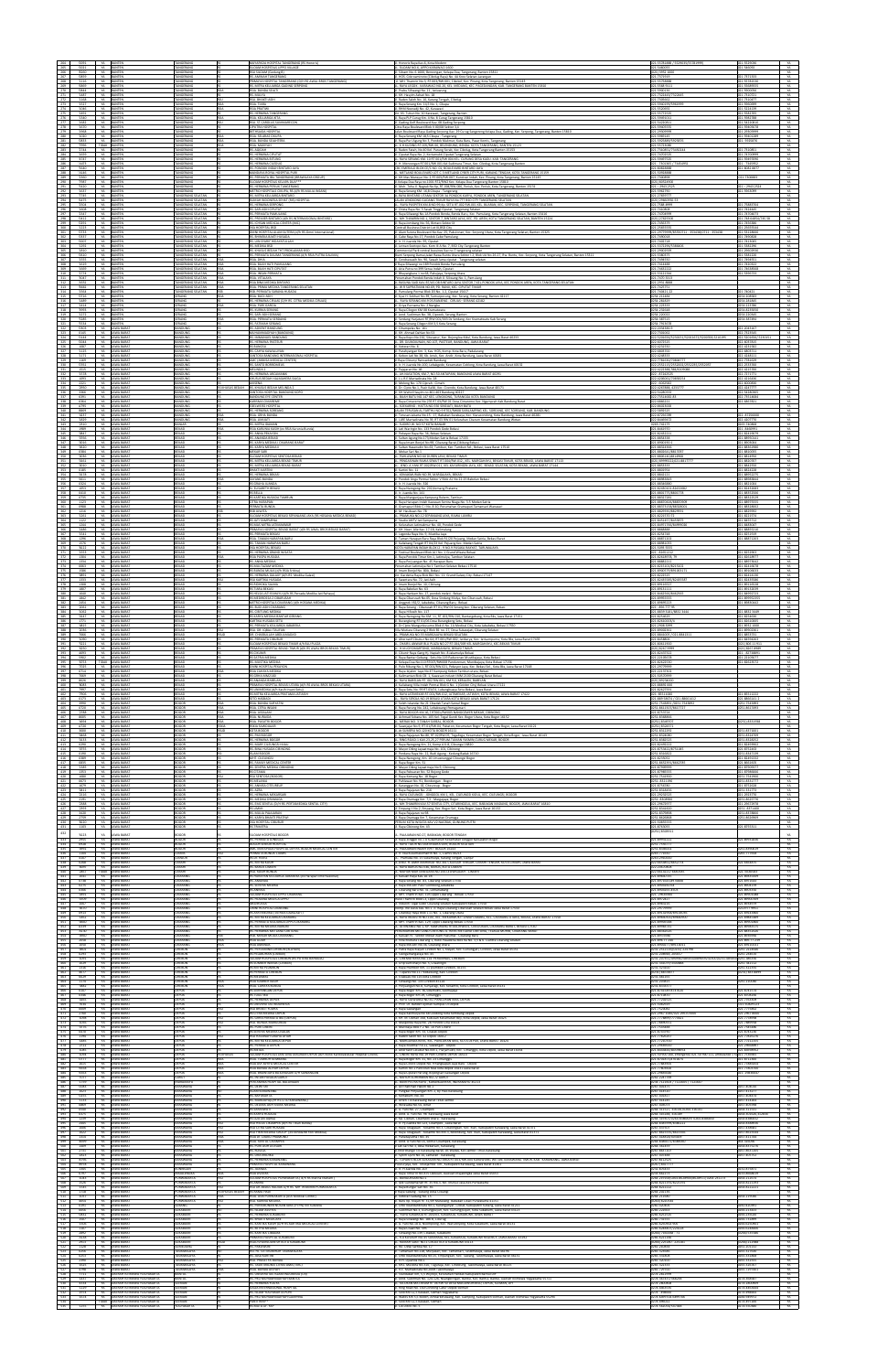| 538<br>539               | '0747<br>1400                         | YA                                      | DAERAH ISTIMEWA YOGYAKARTA<br>YA DAERAH ISTIMEWA YOGYAKARTA                                     | YOGYAKARTA<br>YOGYAKARTA                                             |                                         | RS. PANTI RAPIH<br>RS. BETHESDA LEMPUYANGWANGI                                                                                                                   | Jl. Cik Ditiro 30<br>Jl. Hayam Wuruk No. 6, Yogyakarta 55211                                                                                                                                                                                                                                                        | 0274-514014<br>0274-512257/588002                                                                                | 0274-564583<br>0274-547253                                 | YA<br>YA                    |
|--------------------------|---------------------------------------|-----------------------------------------|-------------------------------------------------------------------------------------------------|----------------------------------------------------------------------|-----------------------------------------|------------------------------------------------------------------------------------------------------------------------------------------------------------------|---------------------------------------------------------------------------------------------------------------------------------------------------------------------------------------------------------------------------------------------------------------------------------------------------------------------|------------------------------------------------------------------------------------------------------------------|------------------------------------------------------------|-----------------------------|
| 540                      | '1286<br>'0991<br>'0077               |                                         | YA DAERAH ISTIMEWA YOGYAKARTA<br>YA DAERAH ISTIMEWA YOGYAKARTA<br>YA DAERAH ISTIMEWA YOGYAKARTA | YOGYAKARTA<br>YOGYAKARTA<br>YOGYAKARTA                               |                                         | S. HAPPYLAND MEDICAL CENTER<br>ILOAM HOSPITALS YOGYAKARTA<br>S. BETHESDA YOGYAKARTA                                                                              | JL. Ipda Tut Hars. Ono No. 53, Timoho<br>JL. LAKSDA ADISUCIPTO NO. 32-34 DEMANGAN GONDOKUSUMAN YOGYAKARTA<br>Jl. Jend. Sudirman No. 70                                                                                                                                                                              | 0274-550060/58<br>0274-4600 900<br>0274-586701                                                                   | 0274-550061<br>0274 4600 922<br>0274-563312                | YA<br>YA<br>YA              |
| 541<br>542<br>543        | '0604<br>'0606<br>'6625               |                                         | YA DAERAH ISTIMEWA YOGYAKARTA<br>YA DAERAH ISTIMEWA YOGYAKARTA<br>YA JAWA TENGAH                | YOGYAKARTA<br>YOGYAKARTA<br>BANYUMAS                                 |                                         | I LIDIRA HUSADA TAMA<br>S PKII MUHAMMADIYAH YOGYAKARTA<br>S. HERMINA PURWOKERTO                                                                                  | JL. Wiratama No. 4 Tegalrejo 55244<br>Jl. KH. Ahmad Dahlan No.20, Ngupasan, Kec. Gondomanan, Kota Yogyakarta, Daerah Istimewa Yogyakarta 55122<br>Jin. Yos Sudarso Rt. 003 Rw. 001, Kel. Karanglewas Lor, Kec. Purwokerto Barat, Banyumas, Jawa Tengah 53136                                                        | 0274 620333/62009<br>0274-512653<br>0281-7772525                                                                 | 0274-589087<br>0274-562613<br>0281-626472                  | YA<br>$\frac{YA}{YA}$       |
| 544<br>545<br>546        | '0825<br>'1445<br>1351                |                                         | YA JAWA TENGAH<br>YA JAWA TENGAH<br>YA JAWA TENGAH                                              | <b>RANYLIMAS</b><br><b>BANYUMAS</b><br>BANYUMAS                      |                                         | RS ST FLISARETH - PLIRWOKERTO<br>S. TK III WUAYA KUSUMA 040601<br>RS. ORTHOPAEDI PURWOKERTO                                                                      | Jl. Jend. Gatot Subroto No. 44<br>Jl. Prof. HR. Bunyamin<br>Jl. Soepardjo Roestam No. 99                                                                                                                                                                                                                            | 0281-631761<br>0281-633062/626163<br>0281-6844166                                                                | 0281-640005<br>0281-637100<br>0281-6844188                 | YA<br>YA<br>YA              |
| 547<br>548<br>549        | '0201<br>1447                         |                                         | YA JAWA TENGAH<br>YA JAWA TENGAH<br>TIDAK JAWA TENGAH                                           | BANYUMAS<br>BANYUMAS<br>BANYUMAS                                     | <b>RSU</b><br>RSU<br>RSU                | RSU. BUNDA PURWOKERTO<br>SU. ANANDA PURWOKERTO<br>SU HIDAYAH**                                                                                                   | Jl. Pramuka No. 249<br>Jl. Pemuda No. 30<br>Jl. Supriyadi No. 22                                                                                                                                                                                                                                                    | 0281-635424<br>0281-631435<br>0281-636269/627228                                                                 | 0281-632514<br>0281-636417                                 | YA<br>YA<br>YA              |
| 550<br>551               | '7471<br>'1448<br>'8365               | YA                                      | YA JAWA TENGAH<br>YA JAWA TENGAH<br><b>JAWA TENGAH</b>                                          | BANYUMAS<br>BANYUMAS<br>BOYOLALI                                     | RSU<br>RSLA                             | RSU DADI KELUARGA<br>RSIA. BUNDA ARIF PURWOKERTO<br>. INDRIATI BOYOLALI                                                                                          | JL. SULTAN AGUNG NO.8A TELUK PURWOKERTO SELATAN<br>Jl. Jatiwinangun No.16<br>JL. RAYA BOYOLALI-SOLO KM. 02, KEC. MOJOSONGO BOYOLALI                                                                                                                                                                                 | (0281) 6847366<br>0281-636555<br>0276-3281010                                                                    | 0281-630966                                                | YA<br>YA                    |
| 552<br>553<br>554        | '2292<br>'1889                        | YA                                      | YA JAWA TENGAH<br><b>JAWA TENGAH</b>                                                            | <b>BREBES</b><br>BREBES                                              |                                         | <b>RS. BHAKTI ASIH BREBES</b><br>S. MUHAMMADIYAH SITI AMINAH                                                                                                     | Jl. Pangeran Diponegoro No. 125, pesantunan - Brebes<br>Jl. Diponegoro, Ds Jatisawit kec. Bumiayu Brebes, Jawa Tengah                                                                                                                                                                                               | 0283-673481<br>0289-432209                                                                                       | 0283-671279<br>0289-430683                                 | YA<br>YA<br>YA              |
| 555<br>556<br>557        | '1438<br>'0975<br>'2860               |                                         | YA JAWA TENGAH<br>YA JAWA TENGAH<br>YA JAWA TENGAH                                              | <b>BLORA</b><br><b>CILACAP</b><br>CILACAP                            | <b>RSI</b>                              | S. MUHAMMADIYAH CEPU<br>RS. ISLAM FATIMAH CILACAP<br>PERTAMINA HOSPITAL CILACAP                                                                                  | Jl. Rongolawe No. 137<br>Il. H. Juanda No. 20<br>JI. DR. SETIABUDI TEGAL KATILAYU, CILACAP, JAWA TENGAH 53211                                                                                                                                                                                                       | 0296-421727<br>0282-542396<br>0282-509955,50990                                                                  | 0296-424678<br>0282-541065<br>0282-509987                  | YA<br>YA<br>YA              |
| 558<br>559<br>560        | '1224<br>'1243                        |                                         | TIDAK JAWA TENGAH<br>YA JAWA TENGAH<br>YA JAWA TENGAH                                           | DEMAK<br><b>JEPARA</b><br>KEBUMEN                                    | RSI                                     | SLAM NU DEMAK*<br>S. GRAHA HUSADA JEPARA<br>S. PALANG BIRU                                                                                                       | Jl. Jogoloyo No. 9, Demak<br>Jl. Mh Thamrin No. 14, Jepara - Jawa Tengah<br>Jl. Yos Sudarso No. Timur, Pucang, Kedungpuji, Kec. Gombong, Kabupaten Kebumen, Jawa Tengah 54416                                                                                                                                       | 0291-685723<br>0291-592067<br>0287-471290                                                                        | 0291-597806<br>0287-473762                                 | YA<br>YA<br>YA              |
| $\frac{561}{562}$<br>563 | '1870<br>'8558<br>'8163               |                                         | YA JAWA TENGAH<br>YA JAWA TENGAH<br>YA LAWA TENGAH                                              | KEBUMEN<br><b>KERLIMEN</b><br>KENDAL                                 | RS                                      | RS. PERMATA MEDIKA KEBUMEN<br>SSLI WIJAYAKUSUMA KERUMEN<br>CHARLIE HOSPITAL                                                                                      | Jl. Indrakita 17, Kebumen<br>JL. GELATIK NO.1, PANJER, KEC. KEBUMEN 54312<br>Jl. Raya Ngabean Kav 1A, Kecamatan Boja Kabupaten Kendal                                                                                                                                                                               | 0287-3870779<br>0287-381954<br>024-86005000                                                                      | 0287-3870779                                               | YA<br>YA<br>YA              |
| 564<br>565<br>566        | '0754<br>'1441<br>'1519               | YA                                      | YA JAWA TENGAH<br>JAWA TENGAH<br>YA JAWA TENGAH                                                 | KLATEN<br>KLATEN<br>KLATEN                                           | <b>RSI</b>                              | RS. ISLAM KLATEN<br>S. CAKRA HUSADA KLATEN<br>S. PKU MUHAMMADIYAH DELANGGL                                                                                       | Jl. Raya Solo Km.4<br>Il. Merbabu No. 7<br>Jl. Raya Delanggu Utara No. 19, Gatak, Kec. Delanggu, Kabupaten Klaten, Jawa Tengah 57471                                                                                                                                                                                | 0272-322252<br>0272-322386<br>0272-551051                                                                        | 0272-332235<br>0272-329029<br>0272-554041                  | YA<br>YA<br>YA              |
| 567<br>568<br>569        | '1222<br>'0146<br>'0335               |                                         | YA JAWA TENGAH<br>YA JAWA TENGAH<br>YA JAWA TENGAH                                              | <b>KUDUS</b><br><b>KUDUS</b><br><b>AAGELAND</b>                      |                                         | S ISLAM SUNAN KUDUS<br>S. MARDI RAHAYU KUDUS<br>ΗΔRΔΡΔΝ ΜΔΟΕΙ ΔΝΟ                                                                                                | Jl. Kudus Permai No. 1, Kudus<br>Jl. AKBP. R. Agil Kusumadya<br>Jl. P. Senopati No.11                                                                                                                                                                                                                               | 0291-432008<br>0291-434707<br>0293-364033                                                                        | 0291-432008<br>0291-434711<br>0293-364037                  | YA<br>YA<br>YA              |
| 570<br>571<br>572        | '1132<br>8030<br>'1299                |                                         | YA JAWA TENGAH<br>YA JAWA TENGAH<br>YA JAWA TENGAH                                              | MAGELANG<br>MAGELANG<br>PATI                                         |                                         | RS. LESTARI RAHARJA<br>RSU. SYUBBANUL WATHON TEGALREJO (SILOAM GROUP)<br><b>KELUARGA SEHAT HOSPITAL</b>                                                          | Jl. Sutopo No. 5<br>Jl.Magelang Kopeng km.08. Dusun Nuren, Kel.Purwosari, Kec.Tegalrejo Kab Magelang Jawa Tengah<br>Jl. P. Sudirman No. 9                                                                                                                                                                           | 0293-362649<br>0293-2911900<br>0295-386111                                                                       | 0293-362225<br>0295-384422                                 | YA<br>YA<br>YA              |
| 573<br>574<br>575        | '1534<br>'1220<br>'7534               |                                         | YA JAWA TENGAH<br>YA JAWA TENGAH<br>YA JAWA TENGAH                                              | PATI<br>PEKALONGAN<br>PEKALONGAN                                     |                                         | S MITRA RANGSA PATI<br>S. BUDI RAHAYU PEKALONGAN<br>RS. HERMINA PEKALONGAN                                                                                       | Jl. Kolonel Sugiyono No. 75, Pati<br>Jl. Barito 5<br>JL. Jend Sudirman No.16 A Pekalongan RT 01/RW 05 Kel. Podosugih Kec. Pekalongan Barat Kota Pekalongan                                                                                                                                                          | 0295-382555<br>0285-424340<br>(0285) 4498888                                                                     | 0295-4191994<br>0285-432002                                | YA<br>YA<br>YA              |
| 576<br>577               | '1219<br>'1888                        | YA                                      | <b>JAWA TENGAH</b><br>YA JAWA TENGAH                                                            | PEMALANG<br>PURBALINGGA                                              |                                         | SU. SANTA MARIA PEMALANG<br><b>SU. HARAPAN IBU PURBALINGGA</b>                                                                                                   | Il. Pemuda No. 24<br>Jl. Mayjen Soengkono No.1, Purbalingga                                                                                                                                                                                                                                                         | 0284-321251<br>0281-892222                                                                                       | 0284-322335<br>0281-982277                                 | YA<br>YA                    |
| 578<br>579<br>580        | '1226<br>'4971<br>'7075               | YA                                      | YA JAWA TENGAH<br><b>JAWA TENGAH</b><br>YA JAWA TENGAH                                          | PURWODADI<br>PURWOREJO<br>REMRANG                                    |                                         | RS. PANTI RAHAYU " Yakkum<br>RS. ISLAM PURWOREJO<br>S RHINA RHAKTI HI ISADA REMRANI                                                                              | Jl. Letjen. R. Soeprapto No. 6, Grobogan, Jateng<br><b>JL. MAGELANG KM 2 PURWOREJO</b><br>JL. PEMUDA KM.04 DS TURUS GEDE KEC.REMBANG KAB. REMBANG JAWA TENGAH                                                                                                                                                       | 0292-421087<br>(0275) 325570<br>0295-698 0999 / 698 0777                                                         | 0292-422325<br>0295-6980598                                | YA<br>YA<br>YA              |
| 581<br>582<br>583        | '1145<br>'6885<br>'0053               |                                         | YA JAWA TENGAH<br>YA JAWA TENGAH<br>YA JAWA TENGAH                                              | <b>SALATIGA</b><br>SALATIGA<br>SEMARANG                              | <b>RSIA</b><br>RS                       | S. PURI ASIH SALATIGA<br>RSIA HERMINA MUTIARA BUNDA SALATIGA<br>S. ROEMANI MUHAMMADIYAH                                                                          | Jl. Jend. Sudirman No. 169<br>Jl Merak No.8 Klaseman Kel.Mangunsari, Kec.Sidomukti Kota Salatiga Jawa Tengah 50721<br>Jl. Wondri o. 22                                                                                                                                                                              | 0298-323209<br>0298-328873<br>024-8444623                                                                        | 0298-322898<br>0298-328873<br>024-8415752                  | YA<br>YA<br>YA              |
| 584<br>585<br>586        | '0050<br>'0379<br>'0182               |                                         | YA JAWA TENGAH<br>YA JAWA TENGAH<br>YA JAWA TENGAH                                              | SEMARANG<br>SEMARANG<br>SEMARANG                                     | RSI                                     | S PANTI WILASA DR. CIPTO<br>RS. PANTI WILASA CITARUM<br>S. ISLAM SULTAN AGUNG                                                                                    | Jl. Dr. Cipto No. 50<br>Jl. Citarum No. 98<br>Jl. Kaligawe Km.4                                                                                                                                                                                                                                                     | 024-3546040<br>024-3542224<br>024-6580019                                                                        | 024-3546042<br>024-3542064<br>024-6581928                  | YA<br>YA<br>YA              |
| 587<br>588<br>589        | '0299<br>'2969<br>'0160               |                                         | YA JAWA TENGAH<br>YA IAWA TENGAH<br>YA JAWA TENGAH                                              | SEMARANG<br>SEMARANG<br>SEMARANG                                     | <b>RS</b>                               | S HERMINA PANDANARAN<br>S. HERMINA BANYUMANIK<br>RS. ST. ELISABETH - SEMARANG                                                                                    | Jln. Pandanaran No 24 Semarang, Jawa Tengah<br>IL. JENDRAL POLISI ANTON SOEDJARWO NO.195A,SEMARANG, JAWA TENGAH<br>Jl. Kawi No. 1                                                                                                                                                                                   | 024-8411112<br>(024) 7648 8989<br>024-8310035/831007                                                             | 021-8450818<br>(024) 7647 9080<br>024-8412392              | YA<br>YA<br>YA              |
| 590<br>591<br>592        | '0377<br>'0901<br>'1450               | YA                                      | <b>JAWA TENGAH</b><br>YA JAWA TENGAH<br>YA JAWA TENGAH                                          | SEMARANG<br>SEMARANG<br>SEMARANG                                     | <b>RS</b>                               | RS. TELOGOREJO<br>S RANYUMANIK<br>S PERMATA MEDIKA                                                                                                               | JL KH, Ahmad Dahlan<br>Jl. Bina Remaja No. 61<br>Il. Moch. Ichsan No. 93-97, Ngaliyan                                                                                                                                                                                                                               | 024-8448448/8452912<br>024-7471519<br>024-7625005                                                                | 024-8446000<br>024-7462181<br>024-7621733                  | YA<br>YA                    |
| 593<br>594<br>595        | '2822<br>'A148<br>'6963               |                                         | YA JAWA TENGAH<br>YA JAWA TENGAH<br>YA JAWA TENGAH                                              | SEMARANO<br>SEMARANG<br>SEMARANG                                     | RS<br><b>RS</b>                         | S. COLUMBIA ASIA SEMARANI<br><b>NMAYA HOSPITAL SEMARANG</b><br><b>SILOAM HOSPITALS SEMARANG</b>                                                                  | Jl. Siliwangi No. 143<br>JL. KEDUNGMUNDU NO.24 KEDUNGMUNDU, KEC.TEMBALANG KOTA SEMARANG, JAWA TENGAH 50273<br>Jl. Kompol Maksum No 296, Peterongan Semarang, Jawa tengah                                                                                                                                            | 024-8600 8600/0<br>024-8600 1900                                                                                 | 8646 2099                                                  | YA<br>YA<br>YA<br>YA        |
| 596<br>597<br>598        | 1663<br>'5430<br>'4457                |                                         | YA JAWA TENGAH<br>YA JAWA TENGAH<br>YA JAWA TENGAH                                              | SEMARANG<br>SEMARANG<br>SEMARANG                                     | <b>RS</b><br><b>RSIA</b><br><b>RSIA</b> | <b>RS. KEN SARAS</b><br>SIA. ANUGERAH SEMARAN<br><b>SIA GUNUNG SAWO</b>                                                                                          | Jl. Soekarno Hatta Km. 29. Bergas, Ungaran Kabupaten Semarang<br>JL. KALISARI BARU NO.7, KOTA SEMARANG 5024<br>Jl. Gunung Sawo No. 21, Semarang                                                                                                                                                                     | 024-6922269<br>024-8313543<br>024-8315171                                                                        | 0298-522706<br>024-8311011                                 | YA<br>YA<br>YA              |
| 599<br>600               | '5913<br>0118                         |                                         | YA LAWA TENGAH<br>YA JAWA TENGAH                                                                | SEMARANG<br>SOLO                                                     | <b>RSIA</b>                             | SIA, BUNDA SEMARANG<br>RS. DR. OEN SOLO BARU<br>S. ISLAM KUSTATI                                                                                                 | JL. BRIGJEND KATAMSO NO. 8. SEMARANG<br>Komp. Perum Solo Baru, Grogol, Sukoharjo                                                                                                                                                                                                                                    | (024) 8413060<br>0271-620220                                                                                     | 024 - 8416037<br>0271-622555                               | YA<br>YA<br>YA              |
| 601<br>602<br>603        | '0212<br>'0214<br>0746                | YA<br>YA                                | <b>JAWA TENGAH</b><br><b>JAWA TENGAH</b><br>YA JAWA TENGAH                                      | SOLO<br>OLO<br>SOLO                                                  |                                         | <b>DR OFN SURAKARTA (KANDANG SAPI)</b><br>RS. PKU MUHAMMADIYAH SURAKARTA<br><b>RSU. KASIH IBU SURAKARTA</b>                                                      | Il. Kapten Mulyadi No. 249<br>II. Brigjen Katamso No. 55<br>Jl. Ronggowarsito No.130 Timuran, Kec. Banjarsari, Kota Surakarta, Jawa Tengah 57131                                                                                                                                                                    | 0271-643013<br>0271-643139<br>0271-714578                                                                        | 0271-634823<br>271-622555<br>0271-717012                   | YA<br>YA                    |
| 604<br>605<br>606        | '0119<br>'0745<br>'1179               |                                         | YA JAWA TENGAH<br>YA JAWA TENGAH<br>YA JAWA TENGAH                                              | SOLO<br>SOLO<br>SOLO                                                 | <b>RSU</b><br>RSU                       | S. ISLAM SURAKARTA<br>SU. BRAYAT MINULYA                                                                                                                         | Jl. Slamet Riyadi No.404, Purwosari, Kec. Laweyan, Kota Surakarta, Jawa Tengah 57142<br>Jl. A. Yani, Prabelan, Surakarta<br>Jl. Dr. Setiabudi No. 106 Surakarta                                                                                                                                                     | 0271-714422<br>0271-710571<br>0271-716646/710170/727309                                                          | 0271-717722<br>0271-725134<br>0271-727308                  | YA<br>YA<br>YA              |
| 607<br>608<br>609        | '1483<br>'2907<br>'8047               |                                         | YA JAWA TENGAH<br>YA JAWA TENGAH<br>YA JAWA TENGAH                                              | SOLO<br>SOLO<br><b>SOLO</b>                                          |                                         | RS. PANTI WALUYO SURAKARTA<br>S. HERMINA SOLO<br>S. JIH (SOLO)                                                                                                   | Jl. A. Yani I<br>Jln. Kol. Sutarto No. 16. Jebres. Surakarta. Jawa Tengah<br>JALAN ADI SUCIPTO No.118 JAJAR LAWEYAN SOLO 57144                                                                                                                                                                                      | 0271-712077<br>0271-638989<br>0271-7469100                                                                       | 0271-729125<br>0271-644525                                 | YA<br>YA<br>YA<br>YA        |
| 610<br>611<br>612        | '5911<br>'7067<br>'1665               |                                         | YA JAWA TENGAH<br>YA JAWA TENGAH<br>YA JAWA TENGAH                                              | SOLO<br>SOLO<br>TEGAL                                                | RS                                      | RS. INDRIATI SOLC<br><b>S TRIHARSI</b><br>RSU. ADELLA                                                                                                            | Jl. Palem Raya Langenharjo Grogol Sukoharjo<br>II. Monginsidi No.82 Surakarta 57134 Jawa Tengah<br>IL. PROF MOH YAMIN NO. 77 SLAWI                                                                                                                                                                                  | 0271-5722 000<br>(0271) 656903/64606<br>0283-491154/491773                                                       | 0271-643931<br>0283-491354                                 | YA<br>YA                    |
| 613<br>614<br>615        | '0753<br>1540<br>7715                 |                                         | YA JAWA TENGAH<br>YA JAWA TENGAH<br>YA JAWA TENGAH                                              | <b>TEGAL</b><br>TEGAL<br>TEGAL                                       | <b>RSI</b><br><b>RS</b>                 | S. ISLAM HARAPAN ANDA<br>S. MITRA KELUARGA TEGAL<br><b>S. KASIH IBU TEGAL</b>                                                                                    | Jl. Ababil No. 42<br>JL. SIPELEM, NO.4, KEMANDUNGAN, TEGAL BARAT, KOTA TEGAL, JAWA TENGAH 52114<br>Jl. Sultan Agung No 32 Randugunting Kota Tegal 52131                                                                                                                                                             | 0283-358244<br>0283-340999/340399<br>0283-355525                                                                 | 0283-351263<br>0283-340902<br>0283-321995                  | YA<br>YA<br>YA              |
| 616<br>617<br>618        | 1144<br>'1668<br>'0726                | YA                                      | YA JAWA TENGAH<br>YA JAWA TENGAH                                                                | TEMANGGUNG<br><b>WONOGIRI</b><br>BANYUWANG                           |                                         | S. KRISTEN NGESTI WALUYO<br>RS. MEDIKA MULYA WONOGIRI<br>RS. ISLAM FATIMAH BANYUWANG                                                                             | Jl. Pahlawan No. 1<br>Jl.Raya Wonogiri - Ngadirojo Km 5 Wonogiri<br>Jl. Jember No. 25, Banyuwangi                                                                                                                                                                                                                   | 0293-596008<br>0273 532 7365 / 532 7369 / 532 7366<br>0333-421451                                                | 0293-596410/596490<br>0273 5327 366<br>0333-414170/423204  | YA<br>$\frac{YA}{YA}$       |
| 619<br>620<br>621        | '0724<br>'1429<br>'0269               |                                         | YA JAWA TIMUR<br>YA JAWA TIMUR<br>YA JAWA TIMUR                                                 | <b>RANYLIWANGI</b><br>BANYUWANGI<br>BLITAR                           |                                         | RS, AL-HUDA<br>RS, YASMIN BANYUWANGI<br>RS. BUDI RAHAYU BLITAR                                                                                                   | Jl. Raya Gambiran No. 225, Genteng, Dusun Krajan II, Gambiran, Kec. Gambiran, Kabupaten Banyuwangi, Jawa Timur 6846!<br>Jl. Letkol Istiqlah 80-84 banyuwangi<br>Jl. A. Yani No. 18 Blitar, Jawa Timur 66111                                                                                                         | 0333-8420333-6<br>0333-424671<br>0342-801066                                                                     | 0333-842037/845918<br>0333-418219<br>0342-806509           | YA<br>YA<br>YA              |
| 622<br>623<br>624        | '0192<br>'0731<br>'0596               |                                         | YA JAWA TIMUR<br>YA JAWA TIMUR<br>YA JAWA TIMUR                                                 | BATU<br>BOJONEGORO<br><b>GRESIK</b>                                  |                                         | RS. BAPTIS (BATU)<br>SI. AISYIYAH BOJONE<br>RS. SEMEN GRESIK                                                                                                     | Jl. Raya Tlekung No. 1, Junrejo - Batu<br>Jl. Hasyim Asyari No.17, Kauman, Kec. Bojonegoro, Kabupaten Bojonegoro, Jawa Timur 62113<br>JL. RA. Kartini, No.280 Gresik 61111                                                                                                                                          | 0341-594161<br>0353-481784,88782<br>031-3987840                                                                  | 0341-598192<br>0353-885978<br>031-3987842                  | YA<br>YA<br>YA              |
| 625<br>626<br>627        | 1427<br>'A902<br>'0725                |                                         | YA JAWA TIMUR<br>YA JAWA TIMUR<br>YA JAWA TIMUR                                                 | GRESIK<br><b>GRESIK</b><br>JEMBER                                    |                                         | RS. PETROKIMIA GRESIK<br>RS RANDEGANSARI HUSADA<br>S. PERKEBUNAN (PTPN) X JEMBER                                                                                 | JL. JEND. A.YANI NO.69<br>DSN. TELAPAK RT.02/RW.01 DS.RANDEGANSARI HUSADA, KEC.DRIYOREJO, KAB GRESIK<br>IL. BEDADUNG, NO.2                                                                                                                                                                                          | 031-3988877/3990994/3978658/3977666<br>031-7509317<br>0331-485912                                                | 031-3977666<br>031-7509317<br>0331-487226                  | YA<br>YA<br>YA              |
| 628<br>629<br>630        | '1428<br>'3530<br>'1685               | YA                                      | YA JAWA TIMUR<br><b>JAWA TIMUR</b><br>YA JAWA TIMUR                                             | <b>JEMBER</b><br>JEMBER<br><b>JEMBER</b>                             | <b>RS</b><br>RS                         | RS. BINA SEHAT JEMBER<br><b>RS. CITRA HUSADA JEMBER</b><br>RSU, KALIWATES                                                                                        | Jl. Jayanegara No. 7<br>Jl. Teratai No. 22, Jember - Jawa Timur<br>Il Diah Pitaloka No 4a lemb                                                                                                                                                                                                                      | 0331-422701<br>0331-486200<br>0331-485697                                                                        | 0331-424304<br>0331-489100                                 | YA<br>YA<br>YA              |
| 631<br>632               | '6814<br>'0978                        |                                         | YA JAWA TIMUR<br>YA JAWA TIMUR                                                                  | <b>JEMBER</b><br><b>JOMBANG</b>                                      | <b>RS</b>                               | SILOAM HOSPITALS JEMBER<br>RS. KRISTEN MOJOWARNO<br>RS. DR. MOEDJITO DWIDJOSISWO                                                                                 | Jl. Gajah Mada 104, Kaliwates Jember, Jawatimu<br>Jl. Merdeka No. 59                                                                                                                                                                                                                                                | 0331-286 1900<br>0321-495093                                                                                     | 0321-492200                                                | YA<br>YA                    |
| 633<br>634<br>635<br>636 | '0810<br>1880<br>'1849<br>'5425       |                                         | YA JAWA TIMUR<br>YA JAWA TIMUR<br>YA JAWA TIMUR<br>YA JAWA TIMUR                                | <b>IOMBANG</b><br><b>JOMBANG</b><br><b>IOMBANG</b><br><b>JOMBANG</b> | <b>RS</b><br><b>RSIA</b><br><b>RS</b>   | S AIRLANGGA IOMRANG<br><b>ISIA. MUSLIMAT JOMBANG</b><br>S. NAHDLATUL ULAMA JOMBANO                                                                               | Jl. Hayam Wuruk No. 9, Jawa Timur 61411<br>Jl. Airlangga No. 50 C<br>Jl Urip Sumoharjo No. 34                                                                                                                                                                                                                       | 0321-864308<br>0321-861577<br>0321-8744533/86441<br>0321-878700                                                  | 0321-877276<br>0321-862194<br>0321-854991<br>0321-877700   | YA<br>YA<br>YA<br>YA        |
| 637<br>638               | '0248<br>'0977                        |                                         | YA JAWA TIMUR<br>YA LAWA TIMUR                                                                  | KEDIRI<br>KEDIRI                                                     |                                         | RS HVA TOELOENGREDI<br>RS. BAPTIS KEDIRI                                                                                                                         | Jl. Hasyim Asy'ari No 211 Jomban<br>Jl. A. Yani No. 25, Pare<br>Jl. Brigjen. Polibh Pranoto No.1                                                                                                                                                                                                                    | 0354-391047<br>0354-682170                                                                                       | 0354-392883<br>0354-682170                                 | YA<br>YA                    |
| 639<br>640<br>641        | '1430<br>'1599<br>'4680               | YA                                      | YA JAWA TIMUR<br>JAWA TIMUR<br>YA JAWA TIMUR                                                    | KEDIRI<br>KEDIRI<br>KEDIRI                                           | RSIA                                    | RSIA. AURA SYIFA<br>S. MUHAMMADIYAH AHMAD DAHLAN KEDIRI<br>S. MUHAMMADIYAH SITI KHODUAH                                                                          | Jl. Joyoboyo No. 42, Dlopo<br>Jl. Gatot Subroto No.84<br>Jl. Dr. Soetomo No 322 Sukorejo Gurah Kediri                                                                                                                                                                                                               | 0354-671939/7001<br>0354-773115<br>0354-545481                                                                   | 0354-696033<br>0354-776773<br>0354-548838                  | YA<br>YA<br>YA              |
| 642<br>643<br>644        | '1199<br>'1247<br>'0722               |                                         | YA JAWA TIMUR<br>YA JAWA TIMUR<br>YA JAWA TIMUR                                                 | LAMONGAN<br>UMAJANG<br>AADIUN                                        |                                         | RS. MUHAMMADIYAH LAMONGAN<br>IS. WIJAYA KUSUM.<br>S. SANTA CLARA MADI                                                                                            | Jl. Jaksa Agung Suprapto No. 76<br>Jl. A. Yani No. 149<br>II. Biliton No. 15                                                                                                                                                                                                                                        | 0322-322834<br>0334-891325<br>0351-46651                                                                         | 0322-314048<br>0334-888844<br>1351-455780                  | YA<br>YA<br>YA              |
| 645<br>646<br>647        | 'ozna<br>'0609<br>'0252               | <b>YA</b>                               | <b>JAWA TIMUR</b><br>YA JAWA TIMUR<br>YA JAWA TIMUR                                             | MALANG<br>MALANG                                                     | RSI                                     | RS. PANTI NIRMALA<br>RS. ISLAM AISYIYAH MALANG                                                                                                                   | Jl. Kebalen Wetan No. 2-8<br>Jl. Sulawesi No. 16                                                                                                                                                                                                                                                                    | 0341-362459<br>0341-326773                                                                                       | 0341-327930<br>0341-368883                                 | YA<br>YA                    |
| 648<br>649<br>650        | '0125<br>'0815<br>'1326               |                                         | YA JAWA TIMUR<br>YA JAWA TIMUR<br>YA JAWA TIMUR                                                 | MALANG<br>MALANG<br>MALANG                                           | RSIA                                    | RSIA, MELATI HUSADA<br>RS. PANTI WALUYA SAWAHAN<br>RS. WAVA HUSADA KEPANJEN                                                                                      | Jl. Kawi No. 32<br>Jl. Nusakambangan 56<br>Jl. Panglima Sudirman No. 99A. Kepanien                                                                                                                                                                                                                                  | 0341-325249<br>0341-366033/361507<br>0341-393000                                                                 | 0341-341357<br>0341-362017<br>398924 (Adm)                 | YA<br>YA<br>YA              |
| 651<br>652<br>653        | '1252<br>'1325<br>1561                | YA                                      | <b>JAWA TIMUR</b><br>YA JAWA TIMUR<br>YA JAWA TIMUR                                             | MALANG<br>MALANG<br>MALANG                                           | RS.                                     | S. ISLAM MALANG<br>S. MARSUDI WALUY<br>RS. PERMATA BUNDA MALANG                                                                                                  | Il. MT. Haryono 139<br>Jl. Mondoroko Km. 9. Singosari<br>Jl. Soekarno - Hatta No.75, Mojolangu, Kec. Lowokwaru, Kota Malang, Jawa Timur 65142                                                                                                                                                                       | 0341-551356/580798/565448<br>0341-458974<br>0341-487487/40746                                                    | 0341-551257<br>0341-451579<br>0341-474242                  | YA<br>YA<br>YA              |
| 654<br>655<br>656        | '0094<br>'1327<br>'2967               |                                         | YA JAWA TIMUR<br>YA JAWA TIMUR<br>YA JAWA TIMUR                                                 | MALANG<br>MALANG<br>MALANG                                           | <b>RS</b><br>RSIA<br>RS                 | RS. HERMINA TANGKUBANPRAHU<br>RSIA, HUSADA BUNDA<br>PERSADA HOSPITAL                                                                                             | JL. TANGKUBAN PRAHU NO.33, MALANG, JAWA TIMUR<br>Jl. Pahlawan Trip No.2<br>JL. PANJI SUROSO ARAYA BUSINESS CENTER KAV.II-IV                                                                                                                                                                                         | 0341-325082<br>0341-569634<br>0341-2996333, 299373                                                               | 0341-354843<br>0341-580169<br>0341-2993773                 | YA<br>YA                    |
| 657<br>658               | '2790<br>'0088<br>'0164               |                                         | YA JAWA TIMUR<br>YA JAWA TIMUR                                                                  | MALANG<br>MOJOKERTO<br>MOIOKERTO                                     | <b>RSIA</b><br>RS                       | RSIA. GALERI CANDRA<br>RS. KARTINI MOJOKERTO<br><b>AYIIIMA A2YAR</b>                                                                                             | Jl. Bunga Andong no. 3 Malang 65141<br>Jl. Erlangga No. 137<br>Il Moinnabit No. 422                                                                                                                                                                                                                                 | (0341) 478571<br>0321-592261<br>0321-322170-17                                                                   | $(0341)$ 478571<br>0321-595569                             | YA<br>YA<br>YA              |
| 659<br>660<br>661        | '0928<br>'1980                        |                                         | YA JAWA TIMUR<br>YA JAWA TIMUR<br>YA JAWA TIMUR                                                 | MOJOKERTO<br>MOJOKERTO                                               | <b>RS</b>                               | RS. GATOEL MOJOKERTC<br>RS. SIDO WARAS                                                                                                                           | JL. RADEN WIJAYA NO.56<br>Jl. Raya Sawahan KM.10, bangsal - Mojokerto                                                                                                                                                                                                                                               | 0321-3211681/322329/399772<br>0321-598621                                                                        | 0321-322511<br>0321-321684<br>0321-598624                  | YA<br>YA<br>YA              |
| 662<br>663<br>664        | 2818<br>'1881<br>'0113                |                                         | YA JAWA TIMUR<br><b>YA LAWA TIMLIR</b><br>YA JAWA TIMUR                                         | MOJOKERTO<br>NGANJUK<br>PAMEKASAN                                    | <b>RS</b>                               | RS, MUTIARA HATI<br>SI AISYIYAH NGANILIR<br>RS. LARASATI                                                                                                         | Jl. Kemantren Wetan 49 Terusan Gedeg, Mojokerto<br>Jl. Imam Bonjol No 20 Nganjuk<br>Jl. Mandilaras No. 74, Pamekasan                                                                                                                                                                                                | 0321-363442/<br>0358-324024<br>0324-328305                                                                       | 0321-7223400<br>0358-324024<br>0324-328305                 | YA<br>YA<br>YA              |
| 665<br>666<br>667        | '1347<br>'7974<br>$\frac{0700}{8283}$ |                                         | YA JAWA TIMUR<br>YA JAWA TIMUR<br>YA JAWA TIMUR<br>YA JAWA TIMUR                                | PASURUAN<br>PASURUAN<br>PASURUAN                                     |                                         | RS. MITRA SEHAT MEDIKA<br>S PRIMA HUSADA SUKOREJO<br>RS. ISLAM MASYITHOH                                                                                         | Jl. Raya By Pass No. 6 Pandaan - Pasuruan, Jawa Timur<br>Jl. Raya Surabaya Malang KM 54, Desa lemahbang Kec. Sukorejo - Pasun<br>Jl. A. Yani No. 6-7, Bangil, 67153, Pasuruan, Jawa Timur<br>Jl. AHMAD YANI NO.15 KEL. KARANGKETUG, KEC. GADINGREJO, KOTA PASURUAN 67135                                            | 0343-636064<br>0343-6745000<br>0343-741018                                                                       | 0343-636083<br>0343-742425                                 | YA<br>YA<br>$\frac{YA}{YA}$ |
| 668<br>669<br>670        | '0309<br>'1330                        |                                         | YA JAWA TIMUR<br>YA JAWA TIMUR                                                                  | PASURUAN<br>PROBOLINGG<br>PROBOLINGGO                                | RSU                                     | RS. GRAHA SEHAT MEDIKA<br>RS. DHARMA HUSADA<br>RSU. WONOLANGAN (PTPN XI)                                                                                         | Jl. Soekarno Hatta No. 10<br>Jl. Raya Dringu No. 118, Dringu, Probolinggo                                                                                                                                                                                                                                           | 0343-5611000<br>0335 - 422177<br>0335-420225                                                                     | 1335-422698<br>0335-424007                                 | YA<br>YA                    |
| 671<br>672<br>673        | '0545<br>'0927<br>B222                |                                         | YA JAWA TIMUR<br>YA JAWA TIMUR<br>YA JAWA TIMUR                                                 | SIDOARIO<br>SIDOARJO<br><b>SIDOARIO</b>                              | RSU                                     | RS. SITI KHODIJAH (SIDOARJO)<br>RS. ANWAR MEDIK<br>RSU, USADA                                                                                                    | Jl. Pahlawan, Sepanjang - Sidoarjo<br>Jusun Semawut Rt.11/4, Balongbendc<br>JL. JERUK NOMOR 117 WAGE-TAMAN SIDOARJO                                                                                                                                                                                                 | 031-7882123<br>031-8972052<br>031-8539671                                                                        | 031-7876064<br>031-8974943                                 | YA<br>YA<br>YA              |
| 674<br>675<br>676        | '1040<br>'1108<br>'1346               |                                         | <b>YA IAWA TIMUR</b><br>YA JAWA TIMUR<br>YA JAWA TIMUR                                          | SIDOARIO<br>SIDOARIO<br>SIDOARIO                                     | <b>RSIA</b>                             | S. MITRA KELUARGA WARU<br>RSIA. SOERYA<br>RS. CITRA MEDIKA SIDOARJO                                                                                              | IL. RAYA LETJEN, S.PARMAN, NO.8, KRAJAN KULON WARU, KEC, WARU, KAB, SIDOARJO, JAWA TIMUR 61256<br>Jl. Raya Kalijaten No. 11-15, Sepanjang<br>II. Raya Surabaya, Mojokerto Km.44, Kramat Tumenggung                                                                                                                  | 031-8543111/854211:<br>031-7885011<br>0321-361000                                                                | 031-8545543<br>031-7873633<br>0321-361666                  | YA<br>YA.<br>YA             |
| 677<br>678<br>679        | '0249<br>'2755<br>'6375               | YA<br>YA                                | <b>JAWA TIMUR</b><br>YA JAWA TIMUR<br>JAWA TIMUR                                                | SIDOARIO<br>SIDOARIO<br>SIDOARIO                                     | RSU                                     | S. DELTA SURYA<br>RSU. BUNDA SIDOARIC<br>S. RAHMAN RAHIM                                                                                                         | II. Pahlawan No.9, Jati, Kec. Sidoarjo, Kabupaten Sidoarjo, Jawa Timur 61211<br>JL. Kundi No.70 Kepuh Kiriman, Waru Sidoarjo<br>L. RAYA SAIMBANG RT/RW:10/03 KEBON AGUNG, SUKODONO                                                                                                                                  | 031-8962531<br>(031) 8668880<br>031-8830010                                                                      | 031-8961281                                                | YA<br>YA<br>YA              |
| 680<br>681<br>682        | '0271<br>A611<br>'0081                |                                         | YA JAWA TIMUR<br>YA JAWA TIMUR<br>YA JAWA TIMUR                                                 | SIDOARJO<br>SIDOARIO<br>SURABAYA                                     | <b>RS</b><br><b>RS</b>                  | S. ISLAM SITI HAJAR SIDOARIO<br>RS. MITRA KELUARGA PONDOK TJANDRA<br>ILOAM HOSPITALS SURABAYA                                                                    | Il. Raden Patah No 70-72 Sidoarjo Jawa Timu<br>JL. RAYA TAMAN ASRI KAV.DD NO.1-8 WARU SIDOARJO<br>JL. RAYA GUBENG NO.70                                                                                                                                                                                             | 031-8921233<br>031-99691000<br>031-5031333/5031821/99206900                                                      | 031-8944990<br>031-5031533                                 | YA<br>YA<br>YA              |
| 683<br>$684$<br>$685$    | '0136<br>'0544<br>'0163               |                                         | YA JAWA TIMUR<br>YA JAWA TIMUR                                                                  | <b>SURABAYA</b>                                                      |                                         | S. MITRA KELUARGA SURABAYA<br><b>KS. ST.VINCENTIUS A.PAULO (RS. RKZ)</b><br>S. DARMO                                                                             | IL. SATELIT INDAH II Blok FN No.8, KEL TANJUNGSARI, KEC. SUKOMANUNGGAL, KOTA SURABAYA, JAWA TIMUR 60187<br>Jl. Diponegoro No. 51 Surabaya 60008<br>JL. RAYA DARMO, NO.90                                                                                                                                            | 031-7345333<br>031-5677562<br>031-5676253/56                                                                     | 031-7345955<br>031-5687846<br>031-5602690                  | YA<br>$YA$<br>$YA$          |
| 686<br>687<br>688        |                                       |                                         |                                                                                                 | SURARAYA                                                             |                                         | RS. PHC SURABAYA (d/h RS. Pelabuhan Surabaya)                                                                                                                    | Jl. Prapat Kurung Selatan No. I, Surabaya 60165                                                                                                                                                                                                                                                                     |                                                                                                                  |                                                            |                             |
| 689<br>690               | '0895<br><b>PAGE</b>                  |                                         | YA JAWA TIMUR<br>YA JAWA TIMUR<br>YA JAWA TIMUR                                                 | SURABAYA<br>SURABAYA<br><b>SLIRARAYA</b>                             | RS                                      | MAYAPADA HOSPITAL SURABAYA                                                                                                                                       | JL. MAYJEND SUNGKONO NO.16-20 KEL PAKIS KEC. SAWAHAN SURABAYA                                                                                                                                                                                                                                                       | 031-3294801<br>031-9921777                                                                                       | 031-3294804                                                | YA<br>YA                    |
| 691                      | '1201<br>'0829<br>'0830               |                                         | YA JAWA TIMUR<br>YA JAWA TIMUR<br>YA JAWA TIMUR                                                 | SURABAYA<br>SURABAYA<br>SURABAYA                                     | <b>RS</b>                               | S. ADI HUSADA KAPASARI<br>RS. PREMIER SURABAYA (d/h RS. SURABAYA INTERNASIONAL)<br><b>KS. ADI HUSADA UNDAAN WETAN</b>                                            | Jl. Kapasari No. 97-101<br>Jl. Nginden Intan Barat No.B, Ngenden Jangkungan, Kec. Sukolilo, Kota SBY, Jawa Timur 60118<br>Jl. Undaan Wetan No. 40-44                                                                                                                                                                | 031-3764555<br>031-33003211/5993211 031-5993211<br>031-5321256/5318000                                           | 031-3764666<br>031-5993214<br>031-5321081                  | YA<br>YA<br>YA              |
| 692<br>693               | '0809<br>'1453<br>'0980               |                                         | YA JAWA TIMUR<br>YA JAWA TIMUR<br>YA JAWA TIMUR                                                 | URABAYA<br><b>SURABAYA</b><br>SURABAYA                               | <b>RS</b>                               | S. SPESIALIS HUSADA UTAMA<br>RS. ONKOLOGI<br>S. ISLAM SURABAYA                                                                                                   | Jl. Prof. Dr. Moestopo 31-35<br>Araya Galaxi Bumi Permai Blok A2 No.7 Jl. Arief Rahman Hakim 182 Surabaya<br>Jl. A. Yani No. 2-4                                                                                                                                                                                    | 031-5017975<br>031-5914855<br>031-8284505                                                                        | 031-5018337<br>031-5914860<br>031-8284486                  | YA<br>YA<br>YA              |
| 694<br>695<br>696        | '1364<br>'2315<br>1454                |                                         | YA JAWA TIMUR<br>YA JAWA TIMUR<br>YA JAWA TIMUR                                                 | <b>SLIRARAYA</b><br><b>SURABAYA</b><br>SURABAYA                      | <b>RS</b>                               | S. ISLAM SURABAYA JEMURSAR<br>VATIONAL HOSPITAL SURABAYA<br>RS PUTRI                                                                                             | JL. JEMURŠARI NO 51-5<br>Boulevard Family Sel kav. 1 - Graha Family, Surabaya<br>Jl. Arif Rahman Hakim No.112                                                                                                                                                                                                       | 031-8471877<br>031-2975777<br>031-5999987                                                                        | 031-8414877<br>031-2975799<br>031-5997215                  | YA<br>YA<br>YA              |
| 697<br>698<br>699        | '1690<br>'1361<br>'1363               |                                         | YA JAWA TIMUR<br>YA JAWA TIMUR<br>YA JAWA TIMUR                                                 | SURABAYA<br><b>SURABAYA</b><br><b>SURABAYA</b>                       | RS                                      | RS. MANYAR MEDICAL CENTRE (d/h RS. BEDAH SURABAYA)<br>RS. AL IRSYAD SURABAYA<br>S. BUNDA SURABAYA                                                                | Jl. Raya Manyar No. 9 Surabaya<br>Jl. K.H.M Mansyur 210-214<br>Jl. Raya Kandangan No. 23-24                                                                                                                                                                                                                         | 031-5999369<br>031-3531223<br>031 - 7442220/7440077                                                              | 031-5995284<br>031-3541517<br>031-7400694                  | YA<br>YA<br>YA              |
| 700<br>701<br>702        | '0917<br>1365<br>'2925                |                                         | YA JAWA TIMUR<br>YA JAWA TIMUR<br>YA JAWA TIMUR                                                 | SURABAYA<br>SURABAYA<br><b>SURABAYA</b>                              | <b>RS</b>                               | RS. WILLIAM BOOTH SURABAYA<br>RS. MATA UNDAAN WETAN<br>S. MITRA KELUARGA KENJERAN                                                                                | Jl. Diponegoro No. 34<br>Jl. Undaan Kulon No. 19<br>IL. KENJERAN NO.506, KALIJUDAN, KEC. MULYOREJO, KOTA SURABAYA, JAWA TIMUR 60134                                                                                                                                                                                 | 031-5678917<br>031-5343806,5319619<br>031-9900088                                                                | 031-5624868<br>031-5317503<br>031-9900088                  | YA<br>YA<br>YA              |
| 703<br>704<br>705        | '1362<br>'2785<br>'2001               | YA                                      | YA JAWA TIMUR<br>JAWA TIMUR<br>YA JAWA TIMUR                                                    | SURABAYA<br>SURABAYA<br><b>SURABAYA</b>                              | <b>RS</b>                               | RS. BHAKTI RAHAYU SURABAYA<br>RS. ORTHOPEDI DAN TRAUMATOLOGI SURABAYA<br>S. WIYUNG SEJAHTERA                                                                     | Jl. Ketintang Madya I/16<br>Jl. Emerald Mansion TX/10 Citraland Kelurahan Lidah Kulon, Kecamatan Lakarsantri Surabaya 60213                                                                                                                                                                                         | 031-8295922 ext 118/8293839<br>031-57431574<br>031-4532653                                                       | 031-8293839<br>031-7533726                                 | YA<br>YA<br>YA              |
| 706<br>707<br>708        | '2476<br>'6965<br>'4446               |                                         | YA JAWA TIMUR<br>YA JAWA TIMUR<br>YA JAWA TIMUR                                                 | <b>SURABAYA</b><br>SURABAYA<br>SURABAYA                              | <b>RSIA</b>                             | RS. ROYAL SURABAYA<br>RS. UNIVERSITAS AIRLANGGA<br>SIA KENDANGSARI MERR                                                                                          | Jalan Karangan PDAM No.1-3 Wiyung Surabaya<br>Jalan Rungkut Industri I No.1 Surabaya<br>Kampus C Mulyorejo, Surabaya (Jawa Timur)<br>JL. DR. IR. SOEKARNO NO. 2, SURABAYA                                                                                                                                           | 031-8476 111<br>031-5820280, 58208281<br>031-3814388                                                             | 031-8476 211<br>031-5916291<br>031-3813488                 | YA<br>YA<br>YA              |
| 709<br>710<br>711        | '2217<br>'0823<br>'1198               |                                         | YA JAWA TIMUR<br>YA JAWA TIMUR<br>YA JAWA TIMUR                                                 | <b>SLIRARAYA</b><br>PONOROGO<br>TUBAN                                | <b>RSIA</b>                             | SIA, KENDANGSARI SURABAYA<br><b>S. AISYIYAH PONOROGO</b><br>RS. MEDIKA MULIA TUBAN                                                                               | IL. RAYA KENDANGSARI NO.38 SURABAYA<br>Jl. Dr. Sutomo No. 18-24, Jawa Timur<br>Jl. Mojopahit no. 699                                                                                                                                                                                                                | 031-8436200/84<br>0352-481784<br>0356-322744                                                                     | 031-8494484<br>0352-484218<br>0356-324618                  | YA<br>YA<br>YA              |
| 712<br>713<br>714        | '2002<br>'0813                        |                                         | YA JAWA TIMUR<br>TIDAK JAWA TIMUR<br>YA JAWA TIMUR                                              | TUBAN<br>TUBAN<br>TULUNGAGUN                                         | <b>RSAB</b><br><b>RS</b>                | <b>RS. NAHDLATUL ULAMA TUBAN</b><br><b>IUHAMMADIYAH TUBAN**</b><br>RS. ISLAM ORPEHA                                                                              | Jl. Letda Sucipto No 211, Tuban<br>Jl. Diponegoro No. 1<br>Jl. K.H.R Abdul Fatah No. 80 Batang Saren, Kauman                                                                                                                                                                                                        | 0356-328299<br>0356-321334<br>0355-323186                                                                        | 0356-712072<br>0356-323610<br>0355-327691                  | YA<br>YA<br>YA              |
| 715<br>716<br>717        | 1909<br>'1138<br>'1359                | YA BALI<br>YA BALI                      |                                                                                                 | BADUNG<br>BADUNG<br>BADUNG                                           | RSU                                     | ILOAM HOSPITALS BALI<br>SU. KASIH IBU KEDONGANAN<br>SU. SURYA HUSADHA NUSA DUA                                                                                   | Jl. Sunset Road No. 818, Kuta -Kabupaten Badung, Bali 80361<br>II. Raya Uluwatu No.69 A, Kedonganan, Kuta, Bali, 80361<br>Jl. Siligita Blok I No. 14 Nusa Dua-Badung -Bali                                                                                                                                          | 0361-779900<br>0361-703270<br>0361-766154                                                                        | 0361-779944<br>0361-703329<br>0361-771388                  | YA<br>YA                    |
| 718<br>719<br>720        | '5783<br>'0870<br>'1451               | YA BALI<br>YA BALI<br>YA BAL<br>YA BALI |                                                                                                 | BADUNG<br>BULELENG<br><b>BULELENG</b>                                | <b>RS KHUSUS BEDAH</b><br><b>RSU</b>    | MC HOSPITAL NUSA DUA BALI (SILOAM GROUP)<br>SU. KERTHA USADA<br><b>RSU, PARAMASIDH</b>                                                                           | Kawasan BTCD Blok D Nusa Dua 80363 Bali<br>Jl. Cendrawasih No.5 - 7, Kaliuntu, Kec. Buleleng, Kabupaten Buleleng, Bali 81116                                                                                                                                                                                        | 0361-3000911<br>0362-26277<br>0362-29787                                                                         | 0362-22741<br>0362-29787                                   | YA<br>YA<br>YA              |
| 721<br>722<br>723        | '0140<br>'0179<br>'0221               | YA BALI<br>YA BALI<br>YA BALI           |                                                                                                 | DENPASAR<br>DENPASAR<br><b>DENPASAR</b>                              | RSU                                     | S. MANUABA<br>SU. KASIH IBU DENPASAR<br><b>S. PURI RAHARJA</b>                                                                                                   | Jl. A. Yani No.171, Baktiseraga, Kec. Buleleng, Kabupaten Buleleng, Bali 81116<br>Jl. Cokroaminoto No. 28<br>Jl. Teuku Umar No. 120 Dauh Puri Kauh, Kec. Denpasar Bar., Kota Denpasar, Bali 80114                                                                                                                   | 0361-426393/4279447<br>0361-223036<br>0361-222013/036                                                            | 0361-286183<br>0361-238690<br>0361-242537                  | YA<br>YA<br>YA              |
| 724<br>725<br>726        | '0220<br>'1150<br>'1273               | YA BALI<br>YA BALI<br>YA BALI           |                                                                                                 | DENPASAR<br>DENPASAR<br>DENPASAR                                     | <b>RSIA</b>                             | S. PRIMA MEDIKA<br>RSIA. PURI BUNDA<br>URYA HUSADHA HOSPITAL                                                                                                     | Jl. WR. Supratman No.14-19 Dangin Puri Kangin, Kec. Denpasar Utara, Kota Denpasar, Bali 80236<br>Jl. Pulau Serangan 9X 80114<br>Jl. Gatot Subroto VI No.19 Dauh Puri Kaja, Kec. Denpasar Utara, Kota Denpasar, Bali 80233<br>II. Pulau Serangan No. 7 Dauh Puri Klod, Kec. Denpasar Bar., Kota Denpasar, Bali 80114 | 0361-236225<br>0361-437999<br>0361-233787                                                                        | 0361-236203<br>0361-433988<br>0361-231177                  | YA<br>YA<br>YA<br>YA        |
| 727<br>728<br>729        | '1245<br>'1309<br>'1047               | YA BAL<br>YA BALI<br>YA BALI            |                                                                                                 | DENPASAR<br>DENPASAR<br>DENPASAR                                     |                                         | URYA HUSADHA URUNG<br>BALI ROYAL HOSPITAL<br>BALIMED HOSPITAL                                                                                                    | noto No. 356 Ubung Kaja, Kec. Denpasar Utara, Kota Denpasar, Bali 80116<br>Jl. Tantular No. 6 Renon Kec. Denpasar Tim., Kota Denpasar, Bali 80226<br>Jl. Mahendradatta No. 57 X Padangsambian, Kec. Denpasar Bar., Kota Denpasar, Bali 80119                                                                        | 0361-425744<br>0361-247499<br>0361-484748, 8450771, 8450772                                                      | 0361-430557<br>0361-3117311                                | YA<br>YA<br>YA              |
| 730<br>731<br>732        | '8045<br>'1146<br>'4834               | YA BALI<br>YA BALI<br>YA BALI           |                                                                                                 | DENPASAR<br>DENPASAR<br>GIANYAR                                      | <b>RS KHUSUS MATA</b><br>RSU            | RS. KHUSUS MATA RAMATA<br><b>S. BHAKTI RAHAYU DENPASAR</b><br>RS. KASIH IBU SABA (GIANYAR)                                                                       | JL. GATOT SUBROTO BARAT NO.429 PADANGSAMBIAN KAJA, DENPASAR BARAT, BALI<br>Jl. Gatot Subroto II No.11 Dangin Puri Kaja, Kec. Denpasar Utara, Kota Denpasar, Bali 80234<br>JL. RAYA PANTAI SABA NO 9 SABA BLAHBATUH GIANYAR BALI INDONESIA 80581                                                                     | 0361 9069009<br>0361-430245<br>0361-3003333                                                                      | 0361-430833                                                | YA<br>YA<br>YA              |
| 733<br>734<br>735        | '1896<br>12558<br>'2133               | YA BALI<br>YA BALI<br>YA BALI           |                                                                                                 | GIANYAR<br><b>IFMRRANA</b><br>TABANAN                                | RSU<br>RSU                              | RSU. GANESHA<br>RSU RUNDA IEMRRANA<br>RS. KASIH IBU TABANAN                                                                                                      | Jl.Raya Celuk Sukawati Batubulan Kab.Gianyar Bali 80582<br>Iln Rajawali no 36 Pendem, Kec. Jembrana, Kabupaten Jembrana, Bali 82218<br>JL. FLAMBOYAN NO. 9 ( KAMPUNG KODOK )TABANAN, BALI                                                                                                                           | 0361-298233<br>0365 - 40251<br>0361-3003030                                                                      | 0361-291237                                                | YA<br>YA<br>YA              |
| 736<br>737<br>738        | 1539<br>1645<br>1827                  |                                         | YA NUSA TENGGARA BARAT<br>YA NUSA TENGGARA BARAT<br>YA NUSA TENGGARA BARAT                      | MATARAM<br>MATARAM<br>MATARAM                                        | RS<br><b>RS</b>                         | RISA SENTRA MEDIKA<br>HARAPAN KELUARGA MATARAM<br><b>IOMEDIKA</b>                                                                                                | Jl. Pejanggik No. 115, Cilinaya, Kec. Cakranegara, Kota Mataram, Nusa Tenggara Bar. 83239<br>Jl. Ahmad Yani No. 9 Selagalas, Sandubaya, Mataram Lombok - NTB                                                                                                                                                        | 0370-625560<br>0370-670000<br>0370-645137                                                                        | 0370-625559<br>0370-673666<br>0370-645138                  | YA<br>YA<br>YA              |
| 739<br>740               | '4358<br>1957                         |                                         | YA NUSA TENGGARA BARAT<br>YA NUSA TENGGARA BARAT                                                | MATARAM<br>MATARAM                                                   | <b>RS</b><br><b>RSIA</b>                | ILOAM HOSPITALS MATARAM (d/h RS Grha Ultima Medika)<br>ERMATA HATI MATARAM                                                                                       | Jl. Bung Karno No. 143 Pagutan Bar., Kec. Mataram, Kota Mataram, Nusa Tenggara Bar. 83117<br>Jl. Majapahit no 10 Pagesangan, Kec. Mataram, Kota Mataram, Nusa Tenggara Bar. 83115<br>.<br>Il. Majapahit No.10C, Kekalik Jaya, Kec. Sekarbela, Kota Mataram, Nusa Tenggara Bar. 83114                                | 0370-623999<br>0370-631999                                                                                       | 0370-635955<br>0370-632999                                 | YA<br>YA                    |
| 741<br>742<br>743        | 1647<br>2972<br>'3975                 |                                         | YA NUSA TENGGARA TIMUR<br>YA NUSA TENGGARA TIMUR<br>YA NUSA TENGGARA TIMUF                      | KUPANG<br><b>KUPANG</b><br>KUPANG                                    | RSIA                                    | DEDARI<br>KARTINI KUPAN<br><b>ILOAM HOSPITALS KUPANG</b>                                                                                                         | Jl. Rantai Damai 69D TDM Oebufu Kupang - NTT<br>Jl. Frans Seda no 17, Walikota<br>Jl. RW Monginsidi RT 014/004 Fatululi Kec. Oebobo, Kota Kupang, Nusa Tenggara Tim                                                                                                                                                 | 0380-8553914<br>0380-8065111<br>0380-8530 90                                                                     | 0380-8553914<br>0380-8530 933                              | YA<br>YA<br>YA              |
| 744<br>745<br>746        | '4762<br>'1800<br>'5633               |                                         | YA NUSA TENGGARA TIMUF<br>YA KALIMANTAN BARAT<br>TIDAK KALIMANTAN BARAT                         | MANGGARAI BARAT<br><b>KETAPANG</b><br>MELAWI                         |                                         | SI OAM HOSPITALS LARIJAN RAIC<br>RS. FATIMA KETAPANG<br>RS. KASIH BUNDA JAYA                                                                                     | JL. GABRIEL GAMPUR RT.013. RW.005, DUSUN V, KEC. KOMODO, KAB. MANGGARAI BARAT, LABUHAN BAJO<br>Jl. Jend. Sudirman 27 Ketapang 78813 Kalimantan Barat<br>Jalan Juang Km 2 Desa Tanjung Niaga Kecamatan Nanga Pinoh, Kabupaten Melawi                                                                                 | (0385) 238 1900<br>0534-32814<br>(0568) 22885                                                                    | (0385) 238 1911<br>0534-33064                              | YA<br>YA<br>YA              |
| 747<br>748<br>749        | '1106<br>1431<br>'2729                |                                         | YA KALIMANTAN BARAT<br>YA KALIMANTAN BARAT<br>YA KALIMANTAN RARAT                               | PONTIANAK<br>PONTIANAK<br>PONTIANAK                                  |                                         | RS. SANTO ANTONIUS PONTIANAK<br>RS. ANUGERAH BUNDA KHATULISTIWA<br>RS. MITRA MEDIKA PONTIANAK                                                                    | Jl. K.H. Wahid Hasyim No. 249 Kalimantan Barat 78112<br>Jl. A. Yani, Bangka Belitung Darat, Kec. Pontianak Tenggara, Kota Pontianak, Kalimantan Barat 78124<br>Jl. Sultan Abdulrahman no 25, Pontianak - Sungai Bangkong, Kec. Pontianak Kota, Kota Pontianak, Kalimantan Barat 78113                               | 0561-732101<br>0561-581818<br>0561-584888                                                                        | 0561-433623<br>0561-584100<br>0561-576100                  | YA<br>YA<br>YA              |
| 750<br>751<br>752        | '1563<br>'4108<br>'1368               |                                         | YA KALIMANTAN BARAT<br>YA KALIMANTAN BARAT<br>YA KALIMANTAN BARA'                               | PONTIANAK<br>SANGGAU<br><b>INGKAWAN</b>                              | RSL                                     | RS. PROMEDIKA<br>RSU. SENTRA MEDIKA SANGGAU<br>S. SANTO VINCENTIUS SINGKAWANI                                                                                    | Jl. Gusti Sulung Lelanang Komplek Pontianak Mall Blok E-A No.2-5 Pontianak 78117 Kalimantan Barat<br>.<br>Il. Cempaka No 14/3 Ilir Kota, Kec. Kapuas, Kabupaten Sanggau, Kalimantan Barat 78516<br>II. P. Diponegoro No. 5, Pasiran, Singkawang Bar., Kota Singkawang, Kalimantan Barat 79123                       | 0561-739082/42<br>0564-24240<br>0562-631008                                                                      | 0561-738692<br>0564-24248<br>0562-633881                   | YA<br>YA<br>YA              |
| 753<br>754<br>755        | 2621<br>'6489<br>'6849                |                                         | YA KALIMANTAN BARAT<br>YA KALIMANTAN BARAT<br>YA KALIMANTAN BARAT                               | SINGKAWANG<br>SINGKAWANG<br><b>INTANG</b>                            | RSU<br><b>RSIA</b>                      | RSU. HARAPAN BERSAMA<br>RSIA. WEMPE SINGKAWANG<br>ISIA BUJANG DARA                                                                                               | JL. N. P.Belitung No. 61 Pasiran, Singkawang Bar, Kota Singkawang, Kalimantan Barat 79123<br>JL. GUNUNG SARI NO.10 PASIRAN, SINGKAWANG BARAT<br>II. M. Saad Kel. Tangjung Puri, Kabupaten Sintang, Kalimantan Barat 78613                                                                                           | 0562-631791<br>0562-4644000<br>0565-22689                                                                        | 0562-633359<br>0562-420008                                 | YA<br>YA                    |
| 757<br>758               | '2889<br>'6906                        |                                         | 756 4676 VA KALIMANTAN TENGAH<br>YA KALIMANTAN TENGAH<br>YA KALIMANTAN TENGAH                   | KOTAWARINGIN BARAT<br>PALANGKA RAYA<br>PALANGKA RAYA                 |                                         | CITRA HUSADA PANGKALAN BUN<br>RS. ISLAM PKU MUHAMMADIYAH PALANGKARAYA<br>RIMAYA HOSPITAL BETANG PAMBELUM (d/h RS AWAL BROS BETANG PAMBELUM)                      | Jl. Malijo RT 14 Kel. Madurejo Kec. Arut Selatan Kab. Kotawaringin Barat, Pangkalan Bun Kalteng 74112<br>Jl. RTA Milono No.KM. 2,5, Menteng, Kec. Jekan Raya, Kota Palangka Raya, Kalimantan Tengah 73111<br>Jl. Tjilik Riwut KM 6 RT 005/008 Kota Palangkaraya Kalimantan Tengah 73112                             | 0532-2070777<br>0536-3239444<br>811527702                                                                        | 0532-2070789<br>0536-3244802                               | YA<br>YA<br>YA              |
| 759<br>760<br>761        | 7630<br>'8192<br>'0631                |                                         | YA KALIMANTAN TENGAH<br>YA KALIMANTAN TENGAH<br>YA KALIMANTAN SELATAN                           | PALANGKA RAYA<br>PALANGKA RAYA<br>BANJARMASIN                        |                                         | ΙΙ ΩΔΜ ΗΩSΡΙΤΔΙ S ΡΑΙ ΑΝGΚΑ RAYA<br>ERMATA HATI PALANGKA RAYA<br>RS. SARI MULIA                                                                                  | JL. RTA MILONO KM.4 NO.425, LANGKAI, PAHANDUT<br>Jl. Beliang No.21 Kelurahan Palangka Kecamatan Jekan Raya Kota Palangkaraya<br>Jl. Pangeran Antasari No. 139 Banjarmasin 70233                                                                                                                                     | (0536) 8001100<br>0536-4268222<br>0511-3252570, 3254341, 326149                                                  | 0511-266491/3257889                                        | YA<br>YA<br>YA              |
| 762<br>763<br>764        | PAR0'<br>'0763<br>'5424               |                                         | YA KALIMANTAN SELATAN<br>YA KALIMANTAN SELATAN<br>YA KALIMANTAN SELATAN                         | RANIARMASIN<br>BANJARMASIN<br>BANJARMASIN                            |                                         | <b>DC ICI AM RANIADMACINI</b><br>RS SUAKA INSAN BANJARMASIN<br>CIPUTRA MITRA HOSPITAL                                                                            | Ji Let Jen S Parman No.88<br>Jl. H. Zafri Zamzam No 60 Banjarmasin<br>JL. JEND. A. YANI KM. 7.8 BANJARMASIN, KALIMANTAN SELATAN                                                                                                                                                                                     | 0511-3354896.3350332-35.3351690<br>0511-3356280/3353335/3363169<br>05116743999                                   | 0511-3350335<br>0511-3355121/3363169<br>0511-6743900       | YA<br>YA<br>YA              |
| 765<br>766<br>767        | '1799<br>'8405<br>'1797               | YA                                      | KALIMANTAN SELATAN<br>YA KALIMANTAN SELATAN<br>YA KALIMANTAN SELATAN                            | KANDANGAN<br>ANDANGAN<br>BANJAR                                      | RSIA<br><b>RSIA</b>                     | S. PAHLAWAN MEDIKA CENTER<br>SIA PERMATA BUNDA HULU SUNGAI SELATAN<br>RSIA, MUTIARA BUNDA MARTAPURA                                                              | II. Pahlawan No. 15 kandangan, kalimantan Selatan<br>L. AHMAD YANI NO.28A TUMPANG TALU KANDANGAN BARAT, KANDANGAN, KALIMANTAN SELATAN<br>Jl. Taisir No.2, Martapura Kec. Martapura, Banjar, Kalimantan Selatan 70614                                                                                                | 0517-23191<br>0517-2032828<br>0511-4721901                                                                       | 0517-23678<br>0511-4720664                                 | YA<br>YA<br>YA              |
| 768<br>769<br>770        | '2721<br>'2709<br>2707                |                                         | YA KALIMANTAN SELATAI<br>YA KALIMANTAN SELATAN<br>YA KALIMANTAN SELATAN                         | anjar<br><b>LANIARRAR</b><br>TABALONG                                |                                         | S. PELITA INSAN<br>AI MANSYLIR MEDIKA RANJARRAR<br>RS PERTAMINA TANILING                                                                                         | II. Sekumpul No 66, Sungai Sipai, Kec. Martapura, Banjar, Kalimantan Selatan 70714<br>L. A YANI KM 36 RTO3/RWO1 KEL. SUNGAI ULIN KEC.BANJARBARU UTARA KALIMANTAN SELATAN<br>JL. GAS, KOMPERTA MURUNG PUDAK TANJUNG, KALIMANTAN SELATAN 71571                                                                        | 0511-4722210,4722220<br>1511-591422810511-47711<br>0526-2022550/2023068                                          | 0511-4722230<br>(0526) 2027678                             | YA<br>YA<br>YA              |
| 771<br>772<br>773        | '0672<br>'1213<br>'1374               |                                         | YA KALIMANTAN TIMUR<br>YA KALIMANTAN TIMUR<br>YA KALIMANTAN TIMUR                               | BALIKPAPAN<br>BALIKPAPAN<br><b><i>RALIKPAPAN</i></b>                 |                                         | RS. MEDIKA UTAMA PERMATA (d/h RSIA Permata Hati Balikpapan)<br>RS. BALIKPAPAN BARU<br>ILOAM HOSPITALS BALIKPAPAN (d/h RS, Balikoapan Husada)                     | Jl. Imam Bonjol No. 1 Balikpapan 76112 Kaltim<br>Komplek Balikpapan Baru Jl. MT. Haryono Blok A-3A No. 7-9 Balikpapan,76114                                                                                                                                                                                         | 0542-413932<br>0542-877330<br>0542-8862999                                                                       | 0542-413928<br>0542-877331<br>0542-7206517                 | YA<br>YA<br>YA              |
| 774<br>775               | '0632<br>'0633                        |                                         | YA KALIMANTAN TIMUR<br>YA KALIMANTAN TIMUR                                                      | BALIKPAPAN<br>BALIKPAPAN                                             |                                         | RS. RESTU IBU BALIKPAPAN<br>RS. PERTAMINA BALIKPAPAN<br>RS. HERMINA BALIKPAPAN                                                                                   | Jl. MT. Haryono Dalam no. 23 RT 30, kel Sungai Nangka, Kec Balikpapan Selatan - Balikpapan<br>Jl. A Yani No 12 Gunung Sari Ilir Balikpapan, 76121<br>Jl. Jenderal Sudirman No.1, Prapatan, Balikpapan Kota, Kota Balikpapan, Kalimantan Timur 76111<br>L. MT.HARYONO NO.45, SEPINGGAN BARU, BALIKPAPAN SELATAN      | 0542-427342/427343/427344<br>0542-7517485/734020/21<br>0542 - 8532525                                            | 0542-414494<br>0542-7517493                                | YA<br>YA                    |
| 776<br>777<br>778        | '5912<br>7505<br>'1214                |                                         | YA KALIMANTAN TIMUR<br>YA KALIMANTAN TIMUR<br>TIDAK KALIMANTAN TIMUR<br>YA KALIMANTAN TIMUR     | BALIKPAPAN<br>BALIKPAPAN<br>BANJARBARU                               | <b>RSIA</b><br><b>RSU</b>               | SIA ASIH RAHKPAPAN<br>RSU. MAWAR*                                                                                                                                | IL. SEPINGGAN BARU RT.27 NO.104. BALIKPAPAN SELATAN. BALIKPAPAN<br>Jl. Panglima Batur No.52. Banjarbaru, Kalimantan Timur                                                                                                                                                                                           | 0542-8521666<br>0511-4780717<br>0548-41444                                                                       | 0542 - 8508989<br>4774152                                  | YA<br>YA<br>YA              |
| 779<br>780<br>781        | 1657<br>'2118<br>'3189                |                                         | <b>YA KAUMANTAN TIMUR</b><br>YA KALIMANTAN TIMUR                                                | BONTANG<br><b>RONTANG</b><br><b>BONTANG</b>                          |                                         | RS. PUPUK KALTIM BONTANG<br>ING RADAK<br>AMALIA BONTANO                                                                                                          | Jl. Oksigen No. 1 Kawasan Pupuk Kaltim Bontang 75313<br>Jl.Kutai Raya Bontang Selatan, Bontang Kalimantan Timu<br>JL. R.SOEPRAPTO NO.22 BONTANG BARU. BONTANG UTARA<br>Jl. Brigien Katamso No 40 Bontang Kalimantan Timur                                                                                           | 0548-552992<br>0548-25050                                                                                        | 0548-552128<br>0548-23275                                  | YA<br>YA<br>YA              |
| 782<br>783<br>784<br>785 | '0636<br>2473<br>2453                 |                                         | YA KALIMANTAN TIMUR<br>YA KALIMANTAN TIMUR<br>YA KALIMANTAN TIMUR<br>YA KALIMANTAN TIMUR        | BONTANG<br>SAMARINDA<br>SAMARINDA<br>SAMARINDA                       | <b>RS</b><br><b>RSU</b>                 | RS. ISLAM BONTANG (YABIS)<br>S. DIRGAHAYU SAMARINDA<br>S. SIAGA AL MUNAWWARAH SAMARINDA (d/h RS Pupuk Kaltim Siaga Ramania)<br>RSU. SAMARINDA MEDIKA CITRA (SMC) | JL. GN. MERB. ABU. NO. 62<br>II. Ramania No 3, kel. Sidodadi, Kec. Samarinda Ulu, Samarinda 75123<br>Jl. Kadrie Oening No 85 RT 35 Samarinda                                                                                                                                                                        | 0548-20003<br>0541-742161/748309/7483100541-748309/10/11 0541-7480541-748308/74463<br>0541-73977<br>0541-7273000 | 0548-22644<br>541-7272700<br>0541-7272888                  | YA<br>YA<br>YA<br>YA        |
| 786<br>787               | '6801<br>'1186                        |                                         | YA KALIMANTAN TIMUR<br>YA KALIMANTAN TIMUR                                                      | SAMARINDA<br>SAMARINDA                                               | RSIA                                    | S. HERMINA SAMARINDA<br>SIA, AISYIYAH SAMARINDA                                                                                                                  | .<br>Jl. Teuku Umar RT 34 Kel. Karang Asam Ilir, Kec. Sungai Kunjang, Kota Samarinda, Kalimantan Timur<br>IL P. Hidayatullah No 64 Samarinda Kalimantan Timi                                                                                                                                                        | 0541-2090707<br>0541-741961/734533                                                                               | 0541-2773030<br>0541-7273456                               | YA<br>YA                    |
| 788<br>789<br>790        | '0230<br>'1376<br>'1801               |                                         | YA KALIMANTAN TIMUR<br>YA KALIMANTAN TIMUR<br>YA KALIMANTAN TIMUR                               | SAMARINDA<br>SANGATTA<br>SANGATTA                                    |                                         | S. HAJI DARJAD<br>RS. PKT PRIMA SANGATTA (RS. PUPUK KALTIM ) (d/h RS PRIMA SANGATTA)<br>RS. SOHC SANGATTA                                                        | JL. DAHLIA, NO.4 BUGIS SAMARINDA, KALIMANTAN TIMUR<br>Jl. Yos Sudarso I No.01, Sangatta Utara, Kabupaten Kutai Timur, Kalimantan Timur 75683<br>Jl. Yos Sudarso IV No.1, Tlk. Lingga, Sangatta Utara, Kabupaten Kutai Timur, Kalimantan Timur 75683                                                                 | 0541-732698.734123.732609<br>0549-2005/24555<br>0549-23417                                                       | 0541-732562<br>0549-25927<br>0549-23417                    | YA<br>YA<br>YA              |
| 791<br>792<br>793        | '1556<br>'8164<br>'1529               |                                         | YA KALIMANTAN TIMUR<br>YA KALIMANTAN TIMUR<br>YA KALIMANTAN UTARA                               | SANGATTA<br>SANGATTA<br><b>ARAKAN</b>                                |                                         | S MELOY<br><b>RS. PELITA KASIH</b><br>S. PERTAMEDIKA TARAKAN (D/H RS PERTAMINA TARAKAN)                                                                          | II. Yos Sudarso 2 No.101, Sangatta Utara, Kabupaten Kutai Timur, Kalimantan Timur 75683<br>Jl. Yos Sudarso IV No.9, Tlk. Lingga, Sangatta Utara, Kabupaten Kutai Timur, Kalimantan Timur 75683<br>L. MULAWARMAN NO.14, KARANG ANYAR PANTAI, TARAKAN BARAT, KOTA TARAKAN, KALIMANTAN UTARA                           | 0549-24222/2026258<br>(0549) 21236<br>0551) 3140                                                                 | 0549-24222                                                 | YA<br>$\frac{YA}{YA}$       |
| 794<br>795<br>796        | 0640<br>1502<br>'1798                 |                                         | YA SULAWESI UTARA<br>YA SULAWESI UTARA<br>YA SULAWESI UTARA                                     | MANADO<br>MANADO<br>MANADO                                           | <b>RS</b>                               | ANCARAN KASIH<br>ADVENT MANADO<br>ILOAM HOSPITALS MANADO                                                                                                         | Jl. Dr. Sam Ratulangi XIII, Titiwungen Manado 95113<br>Jl. 14 Februari No. 01, Teling Atas<br>Jl. Sam Ratulangi No. 22, Manado 951111                                                                                                                                                                               | 0431-865800<br>0431-847950<br>0431-8883131,911                                                                   | 0431-857628<br>0431-850012<br>0431-8883133,13              | YA<br>YA.<br>YA             |
| 797<br>798<br>799        | '2805<br>'8233<br>'A809               |                                         | YA SULAWESI UTARA<br>YA SULAWESI UTARA<br>YA SULAWESI UTARA                                     | OQAMAM<br>MANADO<br><b>MANADO</b>                                    | <b>RSIA</b>                             | SIA. KASIH IBU MANADO<br><b>ILOAM HOSPITAIS PAAL DI JA MANADO</b><br>S. HERMINA MANADO                                                                           | Komp. Bahu Mall Blok C no. 23, Jl. Wolter Monginsidi No. 1, Kec. Malalayang, Kota Manado, Sulawesi Utara<br>Jl. Yos Sudarso 38 -40 Kelurahan Paal Dua Kota Manado, Sulawesi Utara<br>Jl.Ringroad 2 lingkungan I Kelurahan Paniki Bawah Kecamatan Mapanget Kota Manado                                               | 0431-834780<br>(0431) 7290950<br>0431-7242525                                                                    | 0431-834721                                                | YA<br>YA<br>YA              |
| 800<br>801<br>802        | 1421<br>0639<br>'4761                 | YA<br>YA                                | YA SULAWESI UTARA<br><b>SULAWESI TENGAH</b><br><b>SULAWESI TENGGARA</b>                         | <b>BITUNG</b><br>PALU<br>BAU BAU                                     |                                         | <b>BUDI MULIA BITUNG</b><br>VOODWARD<br>LOAM HOSPITALS BUTON                                                                                                     | Jl. Sam Ratulangi X/9A. Sulawesi Utara<br>Jl. L.H.Jl. Woodward No.1, Lolu Sel., Kec. Palu Sel., Kota Palu, Sulawesi Tengah 94112<br>L. Sultan Hasanuddin No. 58, Kel. Batulo, Kec. Wolio Kota BauBau, Sulawesi Tenggara                                                                                             | 0438-21332<br>0451-421769<br>0402-2825555                                                                        | 0438-21922<br>0451-423744<br>0420-2823020                  | YA<br>YA<br>YA              |
| 803<br>804<br>805<br>806 | 1537<br>'8195<br>0644<br>0641         |                                         | YA SULAWESI TENGGARA<br>YA SULAWESI TENGGARA<br>YA SULAWESI SELATAN<br>YA SULAWESI SELATAN      | KENDARI<br>KENDARI<br>MAKASSAR<br>MAKASSAR                           |                                         | AWIA ATMA<br><b>S. HERMINA KENDARI</b><br><b>КМАН</b><br><b>STELLA MARIS</b>                                                                                     | Jl. Dr. Moh. Hatta No. 65A Kendari, Sul-Tenggara<br>Jl. DI Panjaitan RT 06 RW 3 Kel Wundudopi, Kec Baruga Kota Kendari<br>Il. Yosef Latumahina No.1<br>Jl. Somba Opu No. 273, Po.Box 122                                                                                                                            | 0401-3123092<br>0401-3192525<br>0411-872284<br>0411-854341                                                       | 0401-3124872<br>0401-3192525<br>0411-871403<br>0411-859545 | YA<br>YA<br>YA<br>YA        |